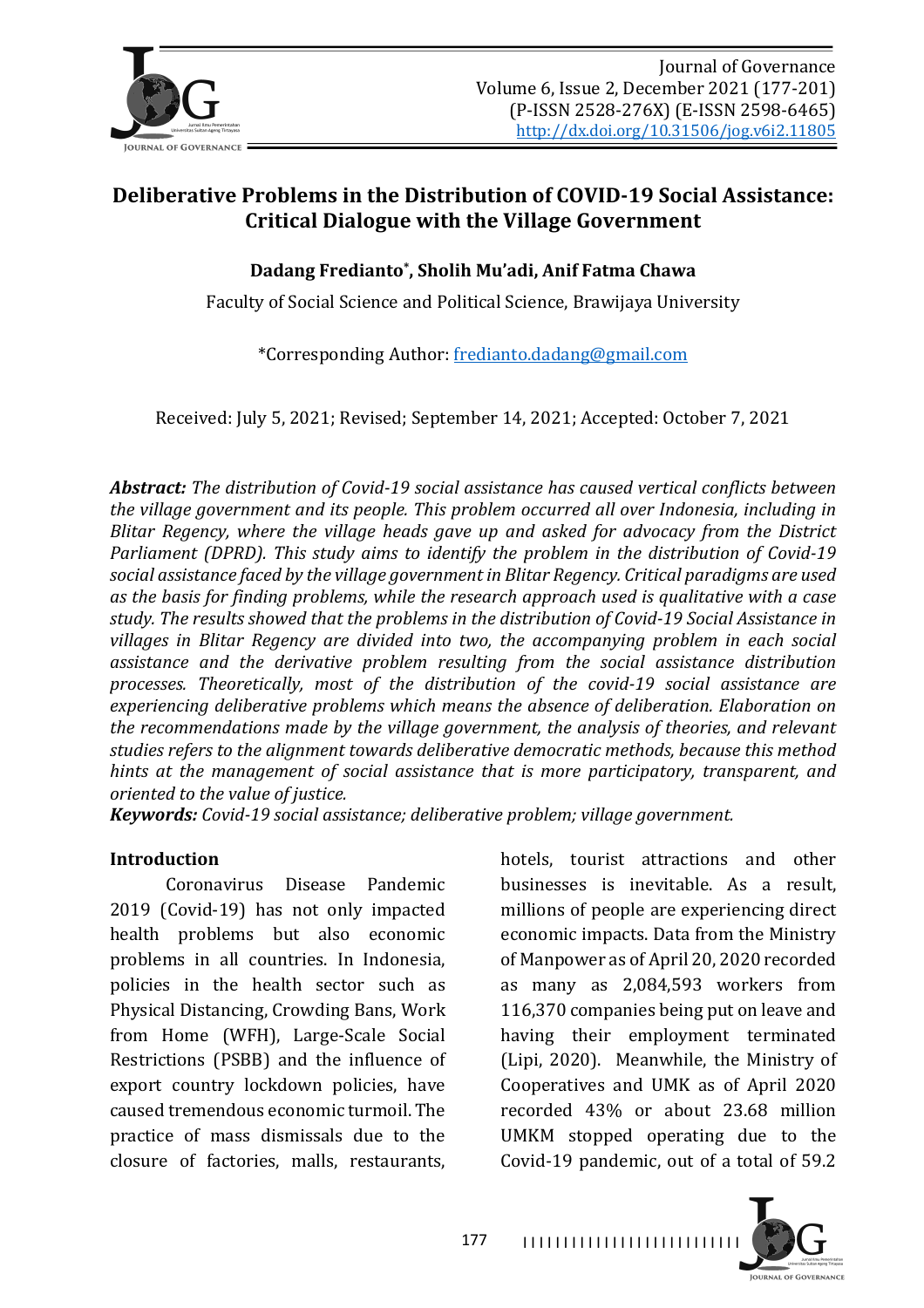million businesses (Fajar, 2020; Santia, 2020).

The impact of Covid-19 on the economic sector was swiftly responded to by the government, by conducting a Social Safety Net Program (Jaring Pengaman Sosial) in the form of providing social assistance (Bansos). There are at least seven types of social assistance from the central government, including: Peningkatan Program Keluarga Harapan (PKH) or Improved Family Hope Program; Kartu Sembako or Grocery Card; Bantuan Sosial Jabodetabek or Social Assistance for the peole of Jakarta, Bogor, Depok, Tangerang and Bekasi; Bantuan Tunai Non Jabodetabek or Cash Assistance for people other than Jakarta, Bogor, Depok, Tangerang and Bekasi: Kartu Pra Kerja or Pre-Employment Card; Bantuan Langsung Tunai (BLT) Dana Desa (DD) or Direct Cash Assistance from the Village Fund; and Electricity Tariff Subsidy (Fajar, 2020). Meanwhile, local governments also contribute in providing social assistance sourced from each regional budget. But the many types of assistance on the other hand are responded negatively by the community in almost all regions, because it is considered to be unfair and not accurate. Ever since social assistance began to be distributed, it can be said that "new problems" arise and further disrupt the community.

The results from The Habibi Assessment Center mentioned that one of the vertical conflicts that arise in the Covid-19 pandemic is related to the distribution of social assistance provided by the government to the community (Ansori, 2020). The source of the conflict was reinforced by a Saiful Mujani Research and Consulting (SMRC) survey which

stated that 49% of respondents rated Covid-19 social assistance as not accurate. Meanwhile, there are fewer respondents who rated Covid-19 social assistance as accurate (37%), (Saputri, 2020). The survey conducted by the Indonesian Political Indicators even stated that 60.3% of respondents answered that the Covid-19 social assistance was not accurate (Yahya, 2020). Also, the Pusat Kajian Pembangunan dan Pengelolaan Konflik (Puspek) Universitas Airlangga (Unair) also concluded the same thing, that the social assistance of Covid-19 has not been accurate (Ihsanuddin, 2020). Meanwhile, according to Dr. Hempri Suyatna, S.Sos., M.Si, lecturer of Social Development and Welfare at Gadjah Mada University (UGM), the root of the problem in the COVID-19 social assistance is data validation and bureaucratic flow in its distribution (Hakam, 2020).

Reflecting on Dr. Hempri Suyatna's statement, there is basically a bureaucratic line that is most under pressure from the distribution flow of Covid-19 assistance, namely the village government. This is because the village government is the one directly facing the community. As quoted from various online news source, vertical conflicts between the community and the village government related to the distribution of social assistance Covid-19 have occurred in various regions. The vertical conflict for example occurred in Sugihan Village, Grobogan Regency (Nusantara, 2020), Gembongdadi Village, Tegal Regency (Syaifullah, 2020), Krikilan Village, Gresik Regency (Wijayanto, 2020), Rumbling Village, Karimun Regency (Khairul, 2020), Kambang Utara Village, Pesisir Selatan Regency (Putra, 2020), Sukajadi Village, Pandeglang Regency

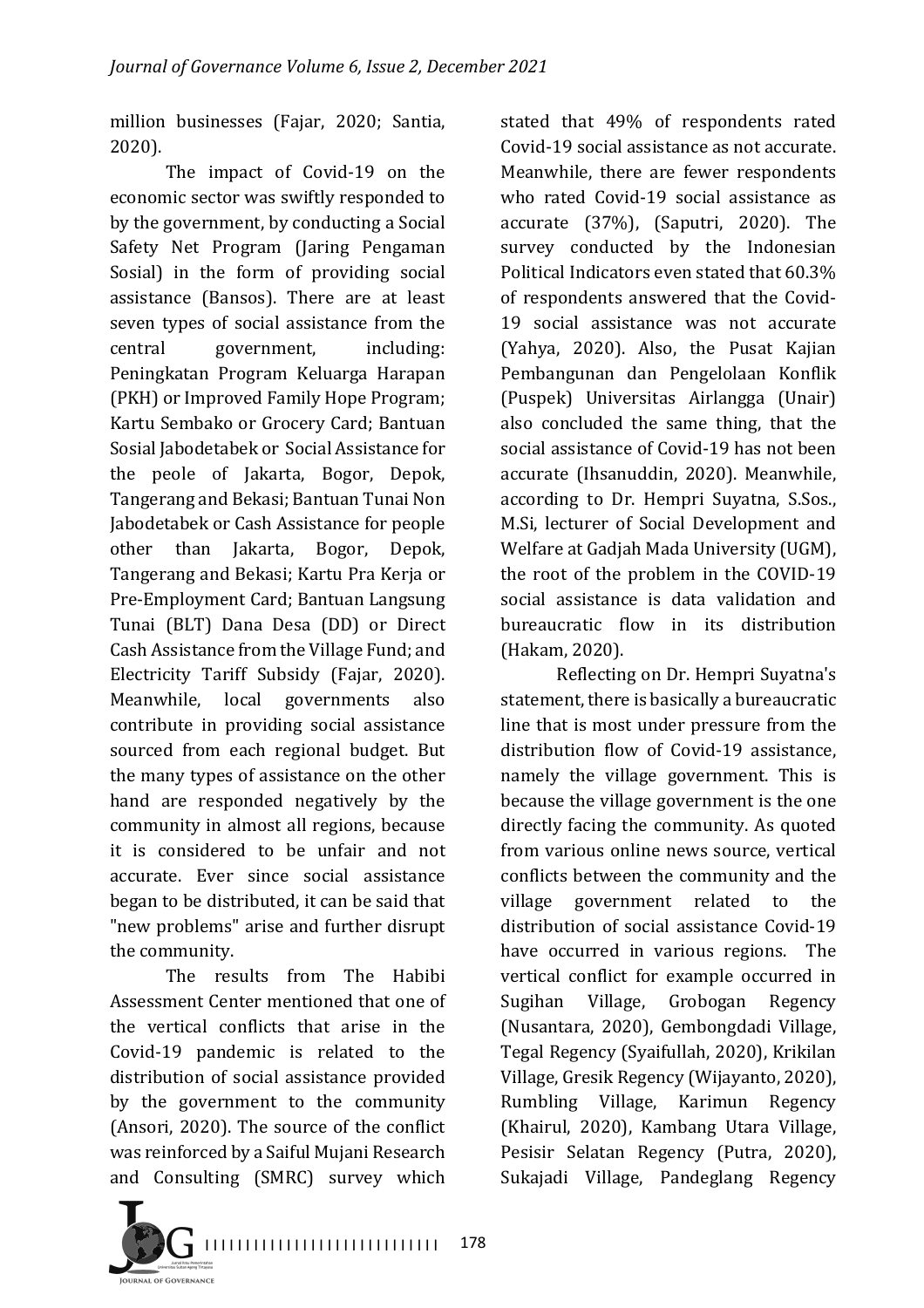(Iswinarno, 2020), Muliorejo Village, Deli Serdang Regency (Gilang, 2020), Nengahan Village, Klaten Regency (Yulianto, 2020), Kiduldalem Village, Malang City (Edgar, 2020) and Lewoleba Village, Lembata Regency (Wawo, 2020).

The facts above also occurred in Blitar Regency, when discussions about Covid-19 social assistance often led to sentiment towards the village government. Negative responses and public complaints did not only occur in real conversations, but also flooded the comments column on Facebook accounts, such as government-owned accounts, news accounts or citizen group accounts throughout Blitar Raya. As it turned out, the village government was under pressure from two structures at once. Not only were there direct sentiments and pressures from the public, they were also faced with sudden instructions and problematic data from the government structure above it. Whether from the subdistrict, social services, district government or provincial government. The facts stated above are from the actions of dozens of village heads who are members of the Village Government Association (APD) of Blitar Regency who complained and asked for advocacy about the issue of Covid-19 social assistance to the Blitar District Parliament (DPRD). (Bhirawa, 2020; Lurah, 2020).

Recent studies have shown that the range of control between the central government and the community is still too far away. Governments close to the community are not given control over the management of Social Assistance Covid-19 (Mufida, 2020). The study correlated with with the fact that, in reality, the village government was only an intermediary

institution, but they received "the first blow" of outrage from the community. Mufida (2020) mentioned that the chaos in the provision of social assistance can be resolved if the distribution is through "one-door" at a time. As long as it is not "one-door" and not one-time, it will result in a difference in perspective. According to Putri et.al (2021), the fact on-site of covid-19 social assistance is only an impromptu program to pursue targets in order to dampen social turmoil. This fact suggests that Covid-19 social assistance only prioritizes quantitative aspects, without considering qualitative aspects that include the damage caused to the relationship between the village government and its people.

The problems faced by the village government are very complicated, so it is important to trace them in depth through scientific measures in order to be used as evaluation material for policy makers. The urgency of this research highlights the "critical dialogue" with the village government as a bureaucratic line who really knows the condition of the community. Considering that some research on social assistance is still in the descriptive stage, such as work by Prasetyowati (2013), Purnama & Murdiyanto (2013), Ali et al. (2019), Najidah & Lestari (2019), and Domri et al.  $(2019)$ . In addition to being at the descriptive stage, some of the research only discusses technical issues about social assistance, while this study also analyzes the issue of utilizing critical social science. The novelty element in this study is the issue of social assistance Covid-19 itself, because this assistance is the first aid in this pandemic season with a fantastic amount. The issue is

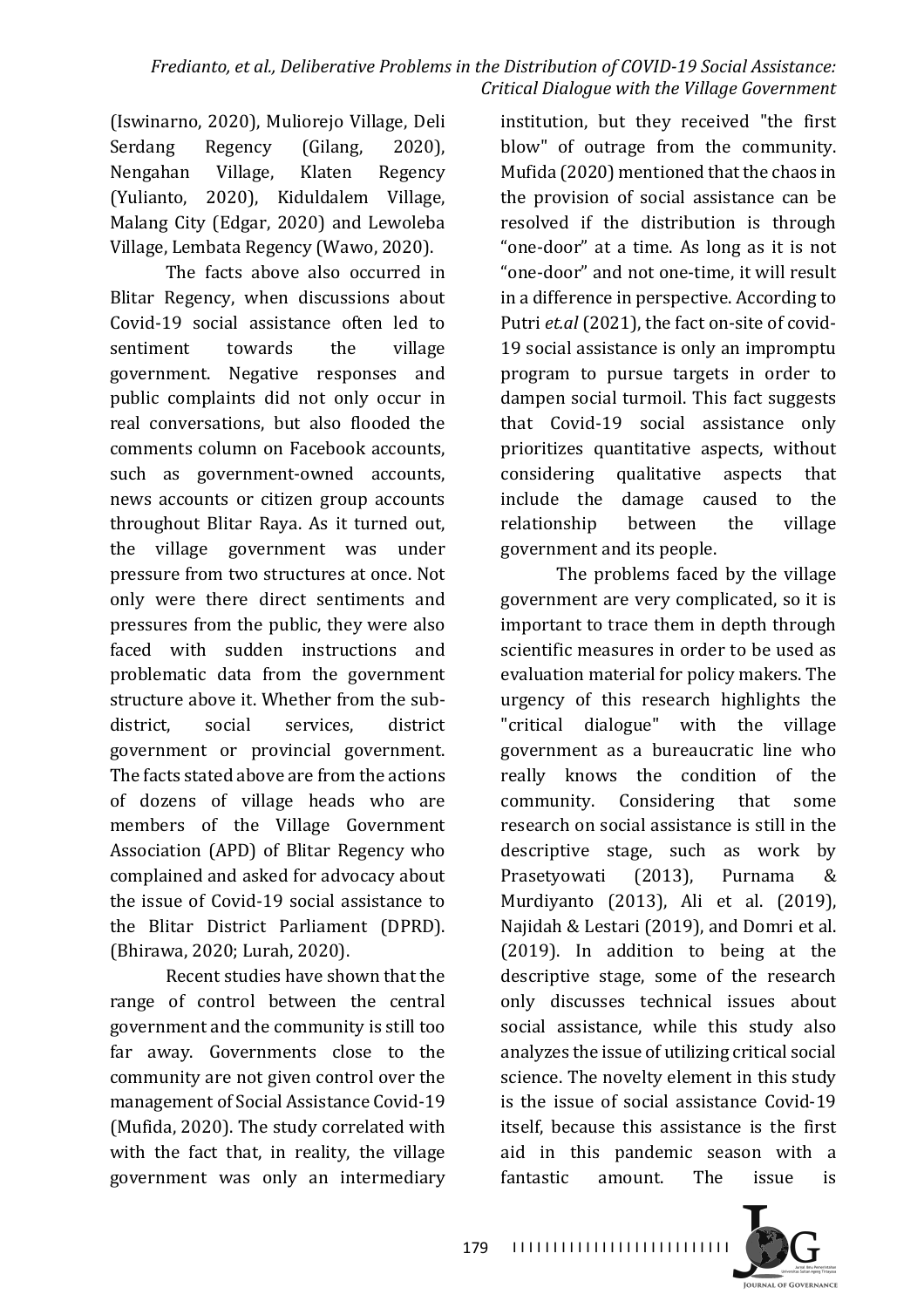unprecedented, so a lot of studies or research are needed.

The academic consequences of this study put critical social sciences as the basis for finding the problem occurring in the distribution of the covid-19 social assistance. The helplessness of the village government due to two structural pressures at the same time requires disclosure and release measures. Therefore the critical paradigm is best used as the basis for seeing problems, considering that critical paradigms always see social reality in unfair conditions. Furthermore, this study uses Jurgen Haberbas's theory of deliberative democracy. The selection of the theory used in this research is based on the assumption that the problem of social assistance distribution of Covid-19 requires a solution by considering the opinions of various parties. Because the facts in reality show that Covid-19 social assistance seems exclusive, done by the government and has minimal community participation. Exemplified in Maruhun and Asmony's research (2018), Apriani (2016), Putra A. S. (2017), Yamin (2021), and Winarno (2017) that solutions to problems directly involving the community need to implement public participation.

The problem occurring in the distribution of Covid-19 Social Assistance experienced by the village government needs to be addressed immediately. Blitar regency as an affected area, deserves to be the focus of this research. The background accumulation of the problem focuses this research on several objectives, namely: (i) identifying the problems encountered by the village government in Blitar regency in the process of distributing COVID-19

social assistance; (ii) providing an opportunity for the village government to voice its recommendations based on the actual circumstances in the village: and (iii) analyzing the problem into a critical social science study that can be used as an evaluation. 

## **Methods**

This study uses a critical paradigm as a basis for looking at the problem of distributing social assistance Covid-19 that occurred. The critical paradigm was chosen because research with a critical paradigm can reveal and analyze social reality by questioning the inequality of existing social relations. The critical paradigm views reality as not in harmony, but tends to be in situations of conflict and social struggle (Halik, 2018). Furthermore, this research uses a qualitative approach with the type of a case study. Citing Guba and Lincoln in Creswell (1994), a qualitative approach is used in research that views reality as subjective. This is relevant to the research on the distribution of Covid-19 social assistance because the village government in this study is the main party in critical dialogue. While the case study was chosen because it is an empirical investigation that investigates "contemporary phenomena" in real-life contexts (Guba and Lincoln in Creswell, 1994). This type of research is relevant to the context of the "contemporary phenomenon" of the problem of distributing Covid-19 social assistance itself.

This study used three data collection techniques, interviews, observation, and documentation. Interviews were conducted using an unstructured model. The interview

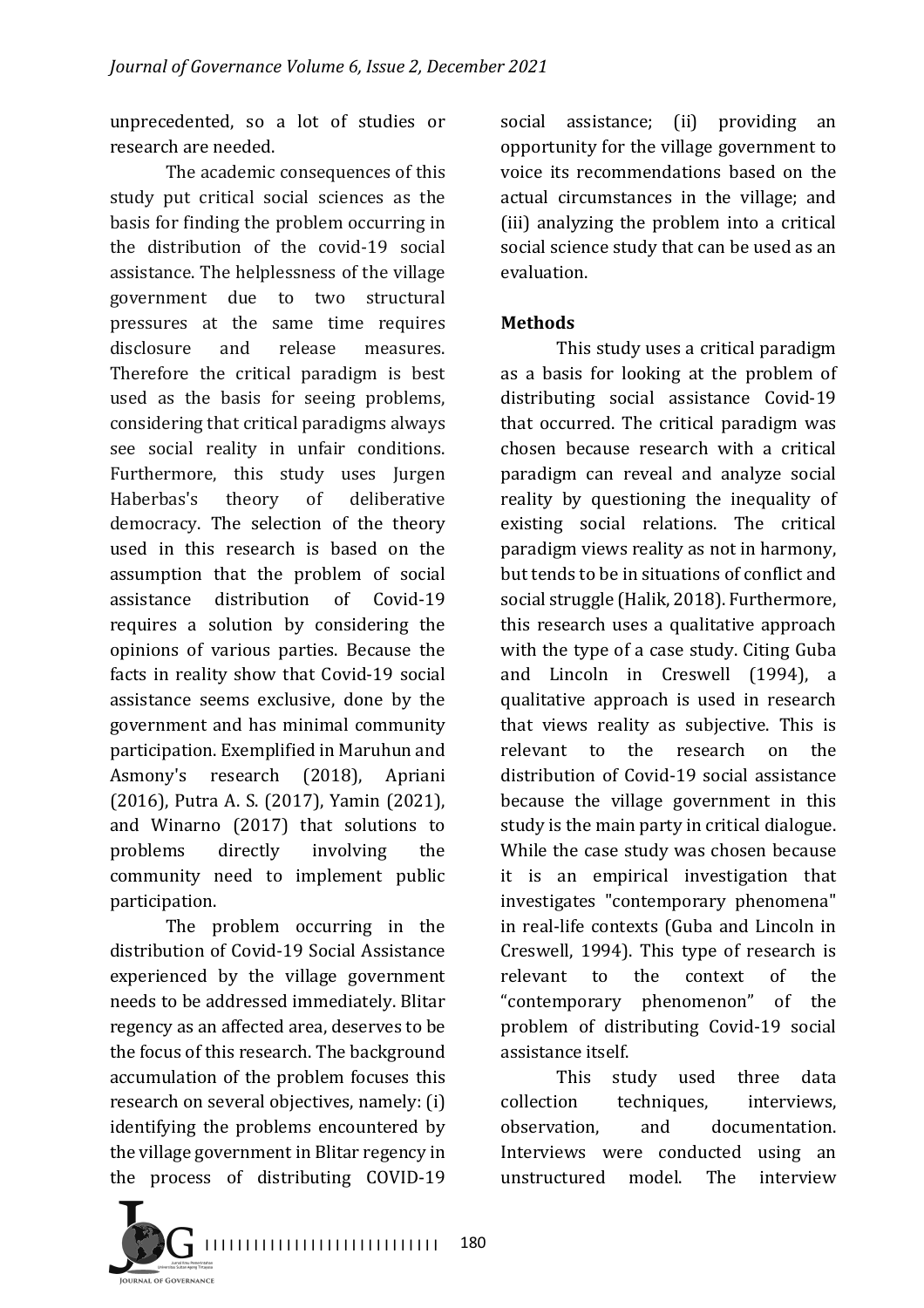guidelines performed are only in the form of an outline of the problems to be asked, so that they can develop according to the subject's answers (Bungin, 2011). This is intended so that the subject is free to provide all information regarding the distribution of Covid-19 social assistance. The selection of subjects in this study was carried out by purposive sampling technique, namely the officials in five predetermined villages. The apparatus in question is devoted to the village head, the head of welfare and the head of the hamlet. The three positions were chosen because they have accurate information and play an important role in the distribution process of Covid-19 social assistance. Observations were made through direct observation on the object of research, and documentation was obtained through available data, both those owned by the village government and those on the internet. Meanwhile, the data analysis technique in this study used qualitative data analysis techniques, which means that after the data is obtained and collected, data reduction (sorting) is carried out for further conclusions to be drawn.

This research was conducted in Blitar Regency and the focus of this research is the villages in Srengat Subdistrict. The selection of Srengat subdistrict as the focus of the research location was due to the fact that there was an informal group of village officials who had close communication and the cohesiveness of all village heads who had "one voice" to take part in the action against the DPRD (District Parliament). The village selection is based on regional representation, which refers to five villages. The five villages include, the

northern region is represented by Bagelenan Village, the eastern region is represented by Ngaglik Village, the southern region is represented by Purwokerto Village, the western region is represented by Dermojayan Village and the middle region is represented by Wonorejo Village. The research, which was conducted for six months from June to December 2020.

#### **Result and Discussion**

The Covid-19 social assistance distributed by the government to the community does not completely involve the village government. The distribution of assistance in the form of electricity subsidies, employee salary subsidies, preemployment cards, addition of more PKH or Hope Family Program and BPNT or Non-Cash Food Aid recipients, assistance for UMKM or Mikro Small Medium Enterprises, assistance for Ou'ran teachers, and other direct assistance from certain institutions, does not involve the village government. It is known that not only in Indonesia, there are many types of Covid-19 social assistance. In different countries the forms of social assistance and the groups offered vary widely, such as unconditional and conditional cash transfers, non-contributed social pensions, food and goods provision, school feeding programs, public works and tuition waivers (Parekh & Bandiera, 2020). 

The focus of the problem in this research is the direct involvement of the village government in distributing social assistance such as, social assistance from the Blitar Regency Government called Bantuan Sosial Daerah (Bansosda) or Regional Social Assistance, from the East

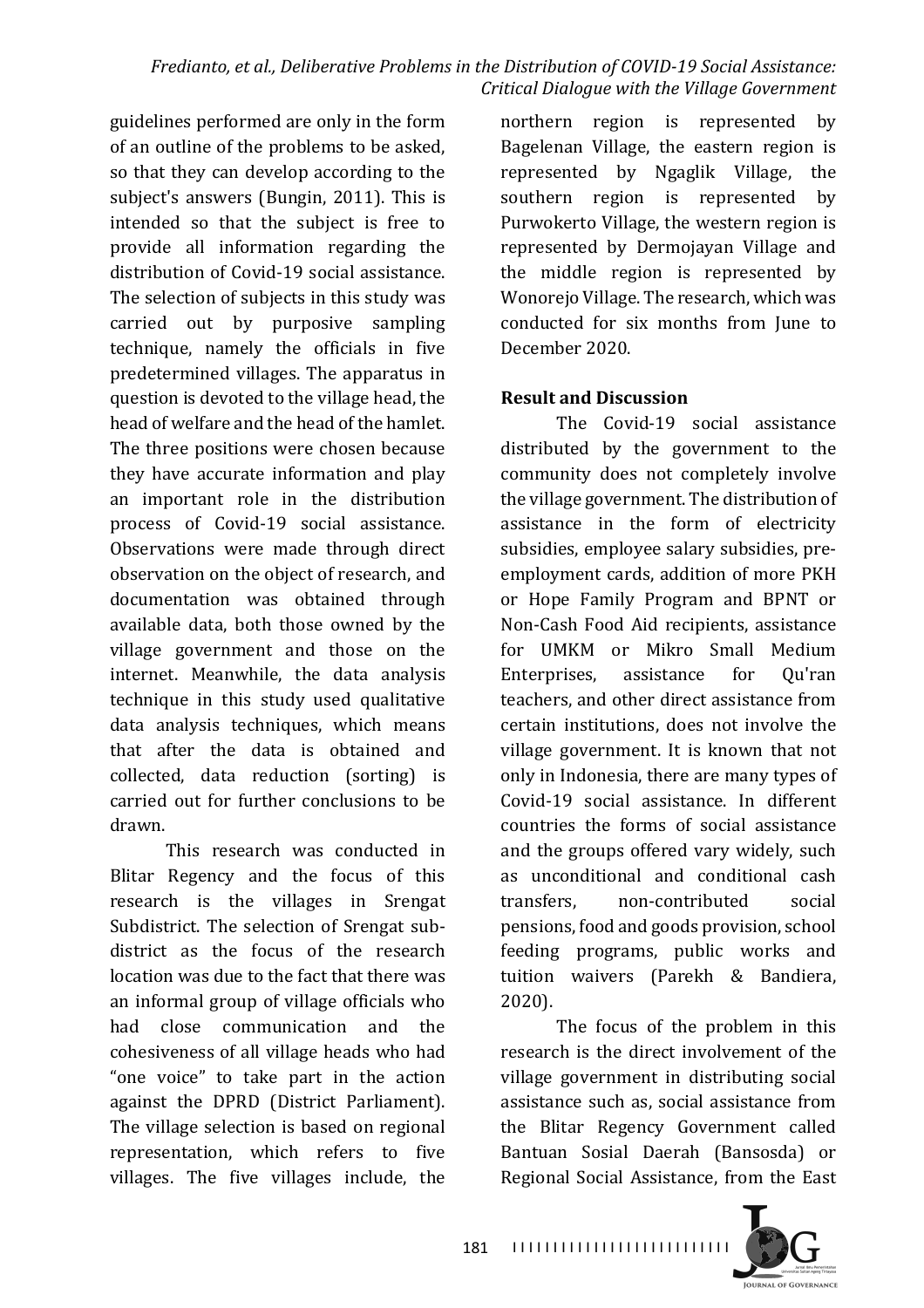Java Provincial Government called the Jaring Pengaman Sosial (JPS) or Social Safety Net, from the Ministry of Social Affairs called Bantuan Sosial Tunai (BST) or Cash Social Assistance and from the Ministry of Villages and Disadvantaged Regions in the form of Bantuan Langsung Tunai Dana Desa (BLT DD) or Direct Cash Assistance from the Village Fund. The four types of assistance chronologically began to be distributed at almost the same time since the end of April 2020.

# *1. Problems for Each Assistance*

Bantuan Sosial Daerah (Bansosda) or Regional Social Assistance from the Blitar Regency Government was distributed three times. First, it was distributed on April 23, then two months later on July 15, and after that, two months later on September 17, 2020. The Bansosda was basic food packages that were worth approximately Rp. 200,000. The target recipients, at the time, could not be defined, because apart from the data on recipients coming directly from the subdistricts through the districts, the Bansosda recipients were from many circles of people, like, farmers, traders, breeders, housewives, casual daily workers, both those affected in their economy due to Covid-19 and those who were not. Because of the absence of clear criteria and information, the village government was confused when asked by the people. In addition to not being involved in the data collection process, the validation process for prospective recipient data provided by the sub-district operator was also very sudden. This is exacerbated by the village government's inability to file complaints or make room

for criticism, because the communication was only built one way.

The data validation results from the village government did not seem to be fully accepted by the donor institution, because the data that appeared when assistance was distributed was the initial data (that was first given before the validation process). This problem had become a rage of the village government and an emergence of narratives that threaten to not do the validation of recipient data again. Fortunately, when the distribution took place, there was a policy from the donor institution that if the recipient of the assistance is deemed not right on target, it can be transferred to a more appropriate recipient on condition that they fill out a statement. However, this solution cannot be implemented optimally, because not all people who are considered capable are willing to give up their assistance. Their unwillingness is because they already feel entitled to receive the social assistance with their name listed in the list of recipients as proof. 

The problem in Bansosda is actually not a new problem. For example, the results of the Najidah and Lestari  $(2019)$  research resulted in the finding that the factors inhibiting the effectiveness of the Family Hope Program (PKH) in Semarang City consisted of three, namely coordination, planning and service accuracy. The study is the same as the Bansosda problem, the program being implemented is actually not carefully planned and calculated, so administrative problems cannot be avoided. In practice, Bansosda seems to only meet targets without attaching importance to good distribution management.

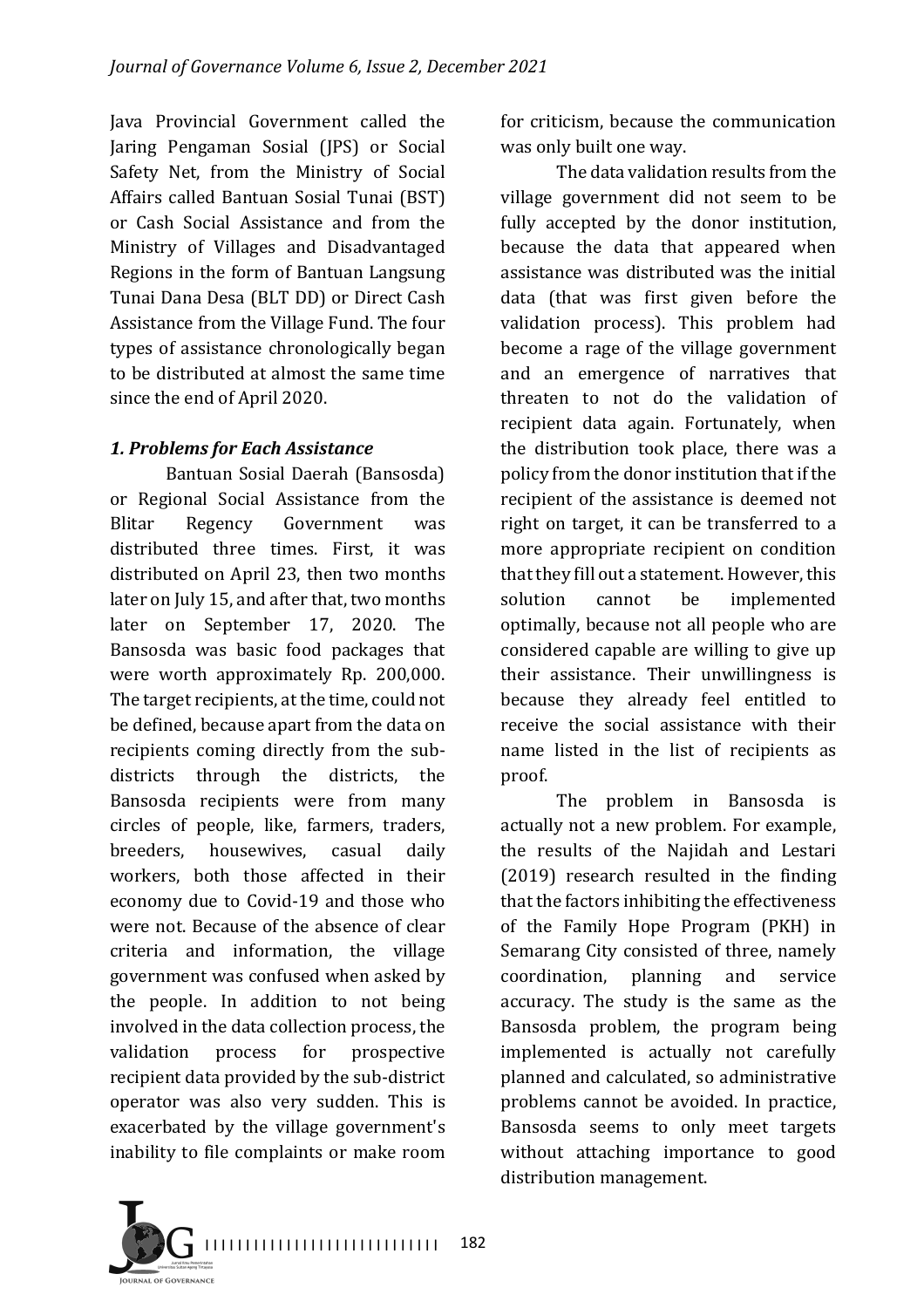Similar to Bansosda, Jaring Pengaman Sosial (JPS) or Social Safety Net from the East Java Provincial Government was also distributed three times. The IPS was distributed starting on May 17, then three months later on August 10, and another two months later on October 18. 2020. The JPS was also in the form of basic food packages worth approximately Rp.  $200,000$ . The target recipients of the  $|PS|$ also could not be clearly defined because the recipients were very diverse, ranging from UMKM, housewives, casual daily workers, widows, farmers, to breeders, both those affected in their economy due to Covid-19 and those who were not. This raised strong potential suspicions from the community, that the data on recipients for assistance can be manipulated by the village government. The problem is further complicated when some of the recipients in JPS were also recipients of Bansosda. The data on recipients was directly from the province through subdistricts, and the data collection process for prospective recipients did not involve the village government.

Similar to Bansosda, the validation process of prospective recipient data on the JPS, provided by the district operator, was very sudden. Both IPS and Bansosda. had the average validation time of only around 24 hours, and then they must be sent back immediately. Some villages also reported that the data that appeared when the assistance was distributed was the initial data (before validation). Unfortunately for JPS, there was no policy on transfer of assistance if the recipient is deemed to be in a better economy. Finally, several villages made a policy themselves, although the signature is from the listed recipient, but in reality, it will be received by someone else who is more in need and deserving.

Looking at other problems that have occurred, the study of Domri *et.al*  $(2019)$ , which states that the process of collecting data on recipients to determine the recipients of the Family Hope Program (PKH) in Bungo Regency experienced various obstacles, namely the most important data taken from the Central Statistics Agency (BPS) is seen as not reflecting the actual state of society. In general, the problem of data collection and its derivatives is basically a social assistance problem in Indonesia that has not been resolved. This was exacerbated by the sudden pandemic Covid-19 conditions so that problems were accumulating.

Bantuan Sosial Tunai (BST) or Cash Social Assistance from the Ministry of Social Affairs was not distributed through the village government, but the process of data validation and the provision of information to the community still involved the village government. BST itself is an assistance in the form of cash which is distributed through PT. Pos Indonesia with a more sophisticated system. It is by scanning the barcode in the recipient's invitation. This system is considered to be more effective because it minimizes fraud. BST was distributed from April to December 2020. The amount of BST in the first three months, in April, May and June was Rp. 600,000 and from July to December was Rp. 300,000. Regarding the BST target recipients, the criteria of people affected in their economy due to Covid-19 were not explained in detail. If traced further, BST recipients were people with lower economy than Bansosda and JPS recipients. 

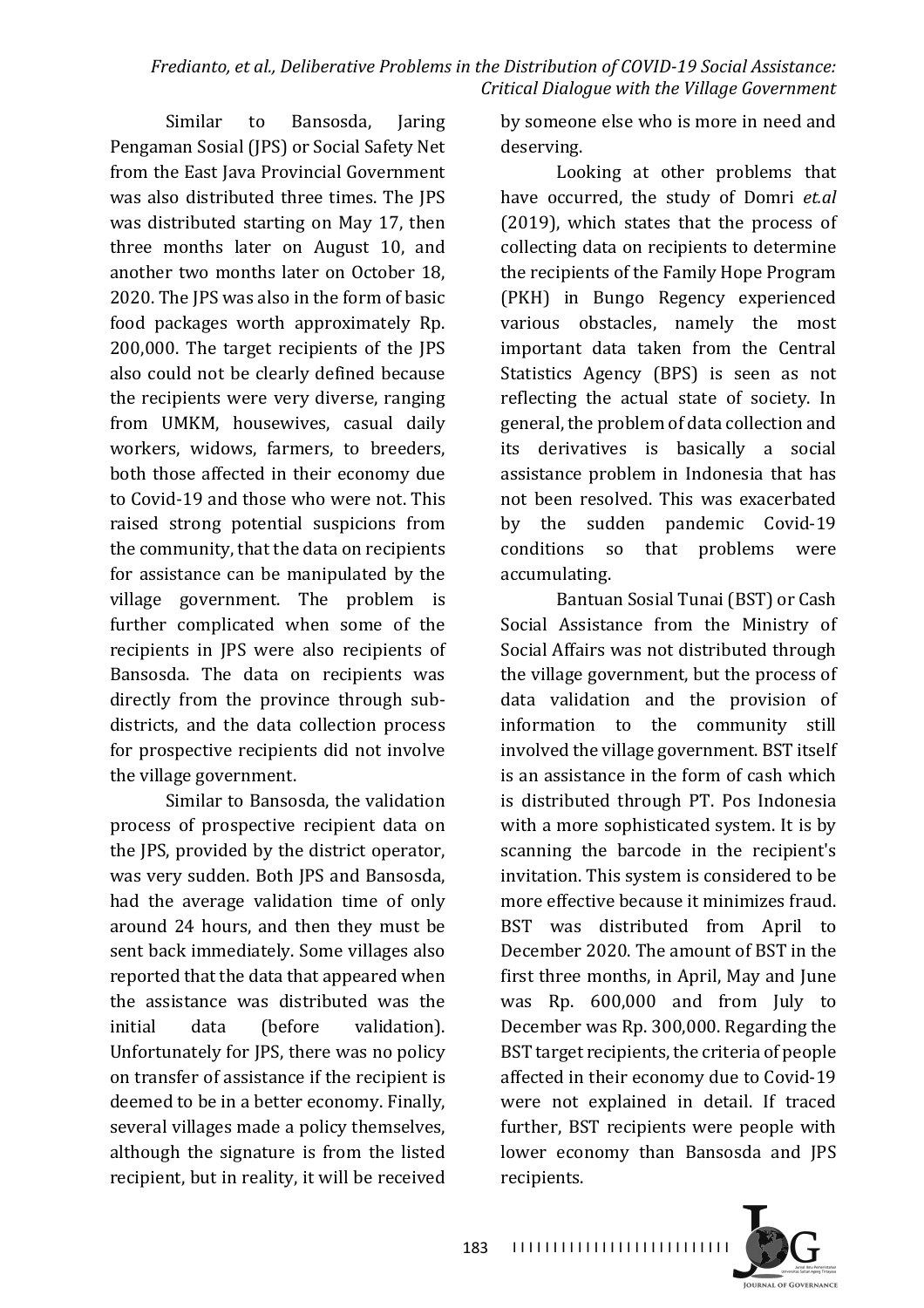Although BST was through a system that is considered effective, BST is not problem-free. The BST data received by the village government is past-poor population-data. Several villages gave information that those data could be from 2015 or even 2012. This can be seen from the large number of recipients who have died or moved. Similar to Bansosda and JPS, the pressure on the village government peaks when the problematic data was only given less than 24 hours to validate. In addition, problems also occurred in the second and third stages of BST disbursement, where some of the data suddenly disappeared. The recipient's data suddenly decreased and the distributor (Srengat Post Office) was unable to provide a satisfactory answer. The village government's policy in response to this problem was to seek disbursement assistance from other sources for the supposed recipients whose data suddenly disappeared.

Problems that occur in BST are validated by research of Rahmansyah *et.al* (2020) which also concludes that BST reaps many obstacles. In fact, according to him, if referring to the various obstacles that occur in the implementation of BST, it can be concluded that the government has not been able to fully fulfill the mandate of Law Number 11 of 2009 concerning Social Welfare and Decree of the Minister of Social Affairs number 54/HUK/2020 concerning the Implementation of Social Assistance for Basic Food and Assistance Social Cash in Handling the Impact of Covid-19. Whereas according to Susantyo (2020), if the Cash Social Assistance can be implemented properly, it can meet the needs of the beneficiary's family for 2-3

weeks and use it for food, health, and debt repayment needs.

Bansosda, JPS and BST have very similar problems because the distribution mechanism is almost the same. According to Rahmansyah *et.al* (2020), the obstacles found by the Regional Government in the distribution of social assistance, among others: (1) Data on recipients of social assistance is still overlapping with other recipients of assistance. (2) The data used is sourced from DTKS data or data on the poor, which is obtained from the region through Rukun Tetangga (RT) and Rukun Warga (RW) or neighbor groups. However, there is a possibility that the RT/RW forgot to enter the latest data affected by Covid-19, and the affected residents did not report their data to the RT/RW. (3) A lack of community awareness about changes in the economy that affect him and his family.

The only assistance that was considered as wise and prudent was the Bantuan Langsung Tunai Dana Desa (BLT DD) or Direct Cash Assistance from the Village Fund. This assessment is based on the data collection process up to its distribution, which not only involves the village government but also elements of village institutions through village deliberations (Musyawarah Desa/Musdes). The elements of the village institutions include Rukun Tetangga (RT), Rukun Warga (RW) or neighbor groups, and Badan Permusyawaratan Desa (BPD) or Village Parliament. BLT DD is a Covid-19 social assistance taken from the Anggaran Pendapatan dan Belanja Desa (APBDes) or Village Revenue and Expenditure Budget of each village, which is sourced from the transfer of Village Funds from the Ministry of Villages and

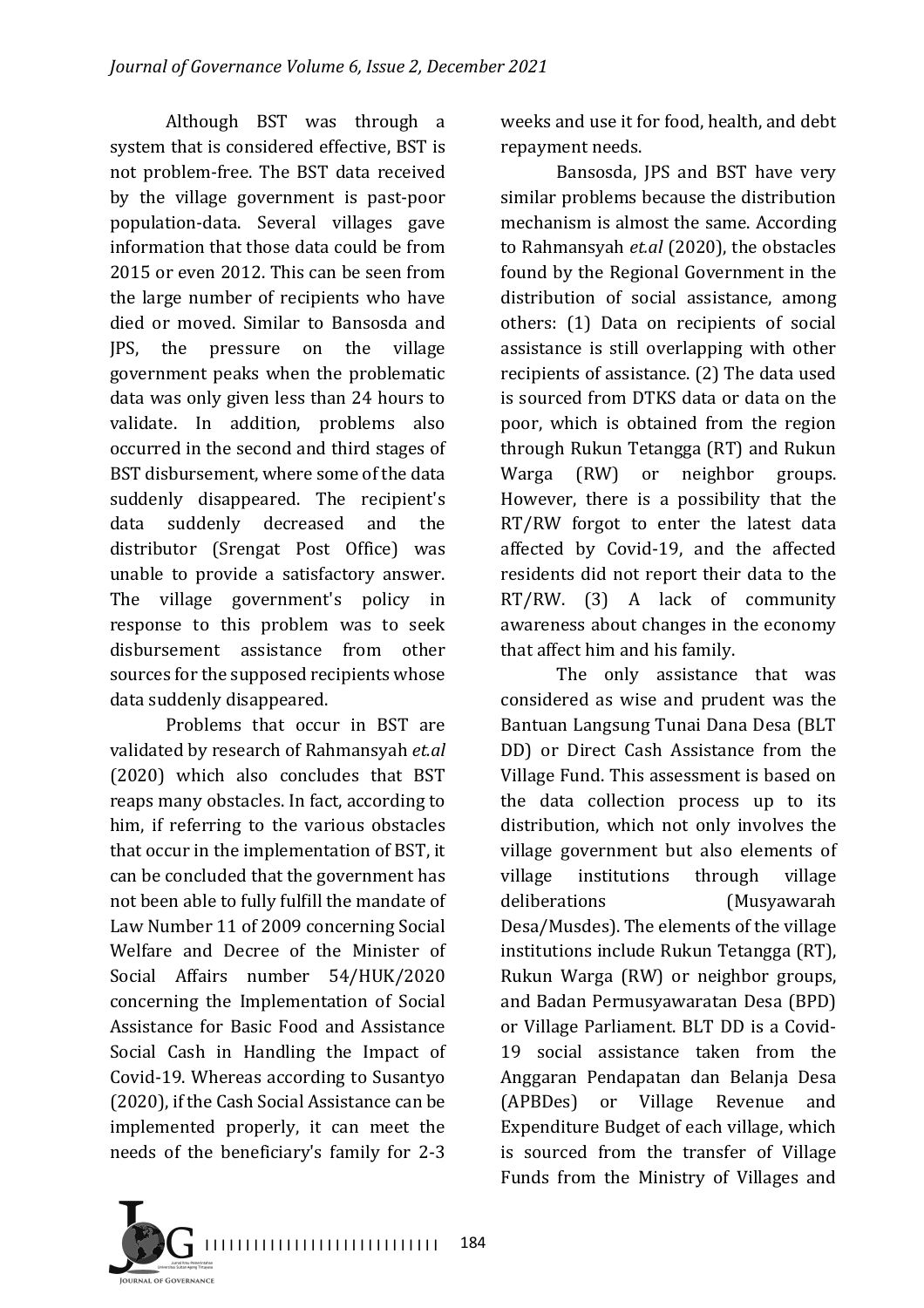Disadvantaged Regions. As the name implies, BLT DD is in the form of cash assistance worth Rp. 600,000 in the first to third disbursement, in April, May and June, and worth Rp. 300,000 in disbursement from July to December 2020. BLT DD is also still continuing in the 2021 fiscal year. Although with this positive assessment, BLT DD is also not problem-free. The immensely complicated criterias for recipients is considered unreasonable.

The BLT DD or Direct Cash Assistance from the Village Fund recipients requirement include poor people with the following criterias: (i) House with a floor area of  $\lt 8$  m<sup>2</sup> per person, (ii) cheap earth/bamboo/wood floors, (iii) cheap bamboo/rumbia/wood walls/walls without plaster,  $(iv)$ defecation without facilities/with other people,  $(v)$  lighting without electricity,  $(vi)$ drinking water from wells/unprotected springs/rivers/rainwater, (vii) fuel from wood/charcoal/kerosene, [viii] Consumption of meat/milk/chicken only 1  $time/week$ ,  $(ix)$  Can only buy one set of clothes a year,  $(x)$  Eat 1-2 times a day,  $(xi)$ Can't afford to go to the puskesmas/polyclinic, (xii) Source of income from Family Cards (KK) for farmers with land  $<500$  m<sup>2</sup>, farm laborers, fishermen workers, construction workers, plantation workers, other jobs with wages  $Rp$  600 thousand/month, (xiii) Family Card Education (KK) not attending school did not finish elementary school/graduated elementary school, and (xiv) do not have savings/easy to sell goods at least Rp 500,000.

The BLT DD criterias confused the government and elements of village institutions. The poor, according to the village government in Blitar Regency can

no longer rely on these 14 criteria. The poor people with these criteria are rare. Even when there is a policy that people with a minimum of 9 from all 14 criteria are eligible, the determination is still difficult. If there is any, it is certain that the recipients who meet the BLT DD criteria have already received assistance from PKH or BPNT. The problem became a commotion between village heads and village assistants. The village assistant's request clearly cannot be fulfilled by the village government. The problem finally found a solution that the absolute decision of BLT DD recipients was based on the results of village meetings, while still taking into account the required criteria, but adapted to the conditions of the community. This means that even if the prospective recipient does not meet the minimum 9 criteria required, if according to the participants of the village meeting they deserve social assistance, and have not received other social assistance, they can be included in the list of recipients.

In addition, another problem in BLT DD is that it cannot be distributed in the right month and is prone to subjectivity. The distribution of BLT DD which cannot be routinely done every month is due to the wait for fund transfer from the Ministry of Villages. Thus, the BLT DD, several times, was given in accumulation in the following month. In regard to the claim that BLT DD is prone to subjectivity, it means that the nomination of candidates for direct recipients from each RT (neigboar groups), sometimes cannot be truly objective. Because the proposal by the head of the RT is often influenced by emotional factors and close kinship. This makes the deliberation 

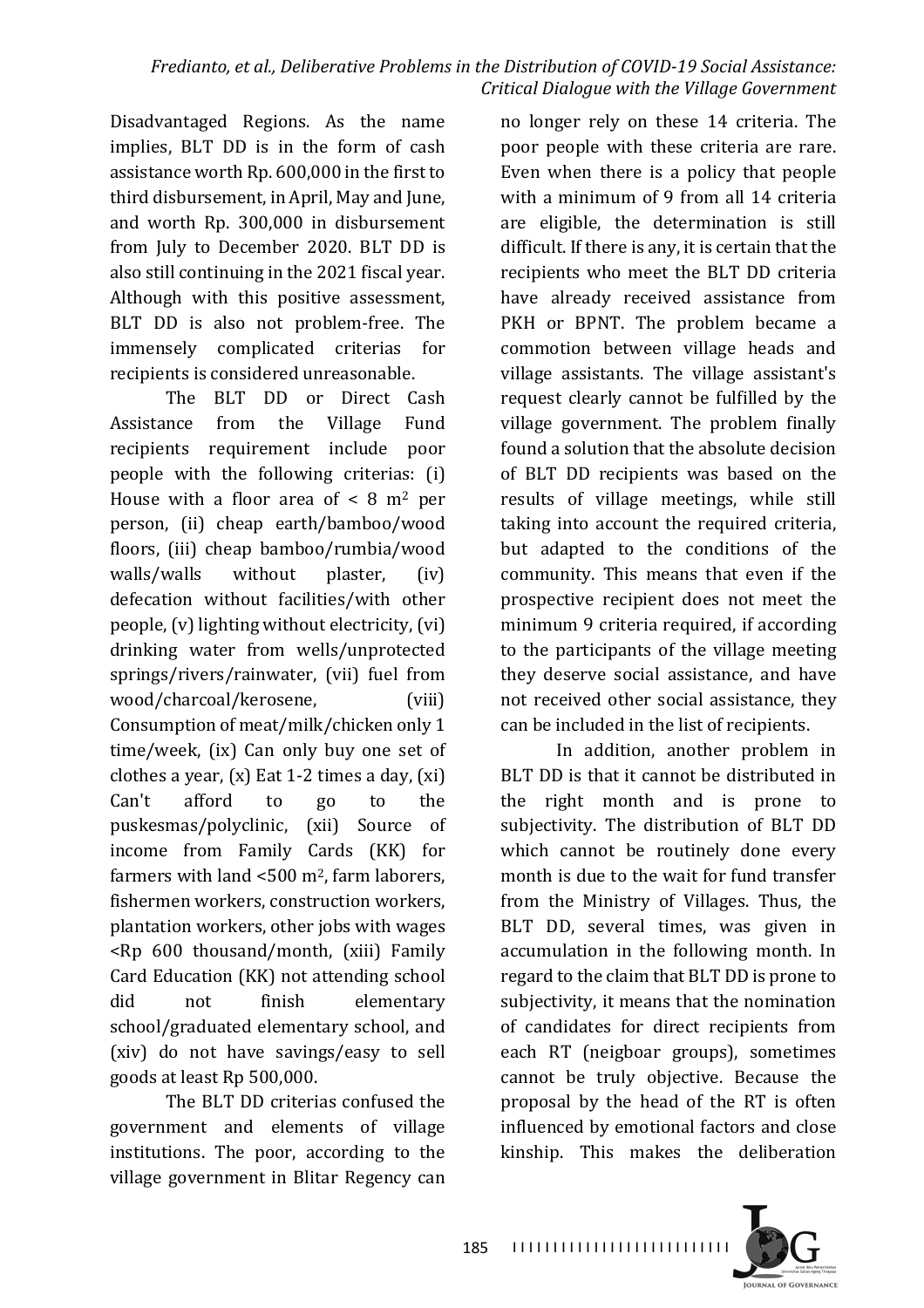longer until the data proposed is actually valid and feasible to be validated

Actually the example of BLD DD implementation is very good because it involves community participation. However, studies in China suggest that targeting social assistance recipients based on community has risks, among which people may have hidden incentives in choosing target programs, for example they may prefer relatives and friends or

use the program as an instrument of power. Therefore, in the cases in rural China, legislators still have criteria determined by absolute income thresholds, certain household characteristics that reflect or affect welfare, before carrying out evaluations of village officials and community members (Coady, Grosh and Hoddinott in Kuhn et.al, 2016).

| <b>No</b>        | <b>Assistance</b>                                                              | Problem |                                                                                   |  |
|------------------|--------------------------------------------------------------------------------|---------|-----------------------------------------------------------------------------------|--|
| $\mathbf{1}$     | <b>Bantuan Sosial</b><br>Daerah (Bansosda)<br>or Regional Social<br>Assistance |         | 1. Unclear Target Recipient Criteria, so it is considered not<br>right on target. |  |
|                  |                                                                                | 2.      | Villages were not involved in the initial data collection.                        |  |
|                  |                                                                                | 3.      | Recipient validation time was very short and sudden.                              |  |
|                  |                                                                                | 4.      | Validation results were not used (using initial data).                            |  |
|                  |                                                                                |         | 5. One-way communication.                                                         |  |
| $\mathbf{2}$     | Jaring Pengaman<br>Sosial (JPS) or Social<br>Safety Net                        |         | 1. Unclear Target Recipient Criteria, so it is considered not<br>right on target. |  |
|                  |                                                                                | 2.      | There were dual recipient with Bansosda recipient                                 |  |
|                  |                                                                                | 3.      | Villages were not involved in the initial data collection.                        |  |
|                  |                                                                                | 4.      | Recipient validation time was very short and sudden.                              |  |
|                  |                                                                                |         | 5. Validation results were not used (using initial data).                         |  |
|                  |                                                                                | 6.      | One-way communication.                                                            |  |
| 3                | <b>Bantuan Sosial</b><br>Tunai (BST) or Cash<br>Social Assistance              | 1.      | Target recipient criteria were not explained.                                     |  |
|                  |                                                                                |         | 2. The data used were data on the poor population in 2012-                        |  |
|                  |                                                                                |         | 2015 therefore, no longer relevant.                                               |  |
|                  |                                                                                | 3.      | Recipient validation time was very short and sudden.                              |  |
|                  |                                                                                | 4.      | One-way communication.                                                            |  |
|                  |                                                                                |         | 5. In the 2nd and 3rd distribution, there were many                               |  |
|                  |                                                                                |         | recipient data that suddenly disappeared/decreased.                               |  |
| $\boldsymbol{4}$ | <b>Bantuan Langsung</b><br>Tunai Dana Desa<br>(BLT DD) or Direct               | 1.      | Complicated and unreasonable criterias                                            |  |
|                  |                                                                                |         | 2. Cannot be distributed in the right month                                       |  |
|                  |                                                                                |         | 3. Has an element of subjectivity from the proposer                               |  |
|                  | <b>Cash Assistance</b><br>from the Village                                     |         |                                                                                   |  |
|                  | Fund                                                                           |         |                                                                                   |  |

### **Table 1. Problems for Each Assistance**

#### Source: Authors

It can be seen from the table above that each social assistance involving the village government has accompanying problems. However, the accompanying

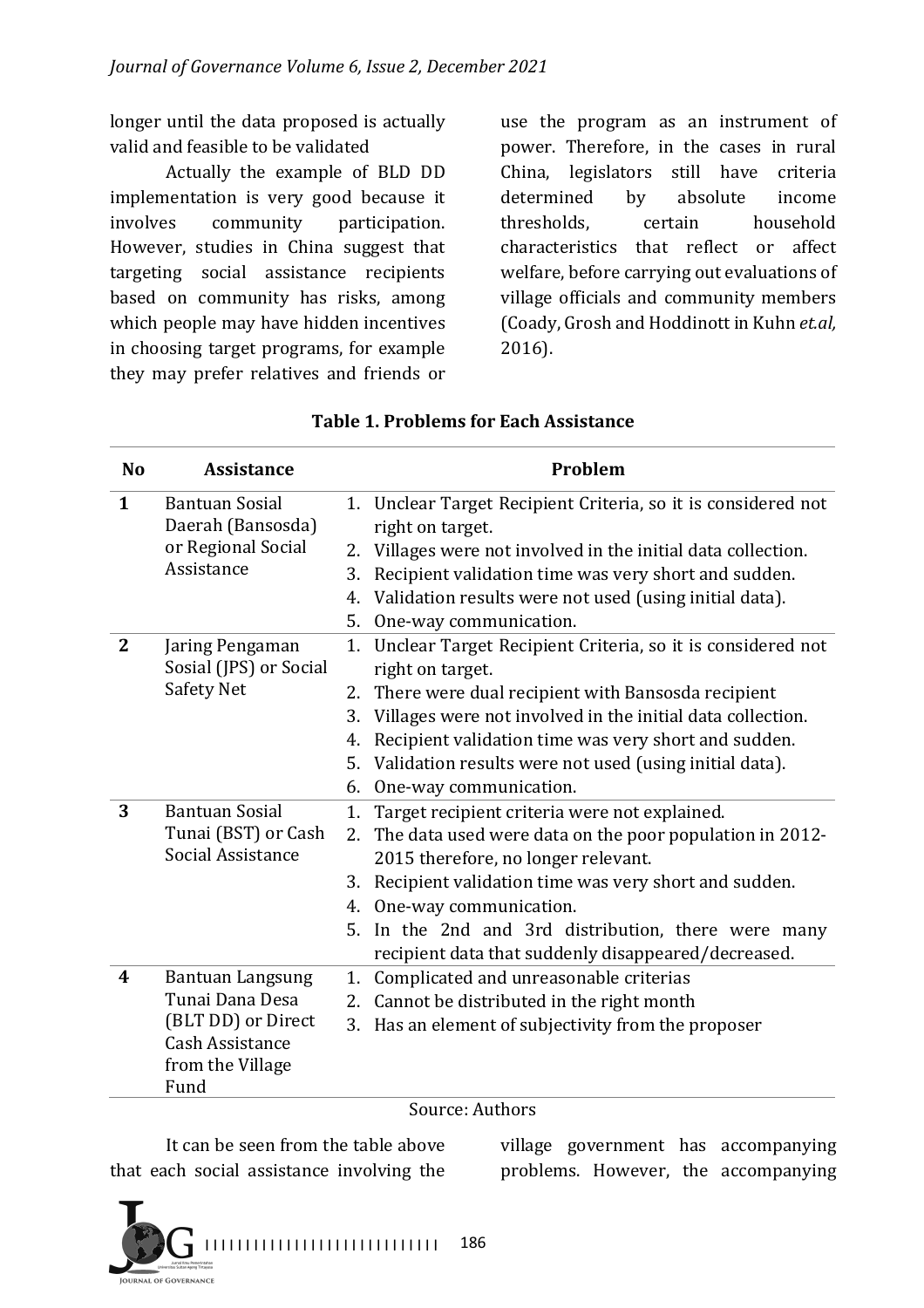problems for each of these assistances do not appear to be sufficient in describing the social assistance problem for COVID-19 holistically. Because when viewed from a wider scope, there are derivative problems that arise from the entire distribution process of the four existing social assistance. The problem in question is more directly related to the community. Some of these problems include, (i) distribution time, (ii) type and amount (iii) quota, (iv) initial purpose change, and  $(v)$ communication. All problems, both accompanying and derivative problems, have destructive potential in the form of conflict. Both the vertical conflict between the village government and the donor institution, between the village government and its people, as well as horizontal conflicts between individuals in the community due to mutual envy and suspicion.

### *2. Derivative Problems*

On the issue of derivative problems, the distribution time had caused a commotion in the community. The difference of distribution time led to protests from the community against the village government and the practice of mutual suspicion among the community. It is known that the four assistance that involved the village government in its distribution, were not distributed at the same time, but it was based on the policies and readiness of each donor institution. This system provides a loophole for protests and suspicions. People are envious of others who have received the assistance first. Due to the limited information, those who are envious, assume that there is only one kind of social assistance and no further assistance will

be given. The problem expands when people spread uncertain news to other people. 

This problem has a direct impact on the village government. Many people came to the village office with emotional outbursts and sentimental narratives. Even most of the village officials admitted that their houses were often visited by the people. This problem occurred especially when the initial social assistance began to be distributed, which was around April to May 2020. Theoretically, the condition can be said to be in a time of crisis, which results in increased social conflicts and grievances and the battle between different social classes for subsistence and resources also increases. All of this is very dangerous for social cohesion so that social and political matters are very important for the interests of the government (Lu, *et.al*, 2020).

The type and amount is also a serious problem for the recipients. It is known that of the four assistance have different types and values, some are in the form of cash and some are in the form of basic necessities. The amount also varies, ranging from Rp. 200,000, Rp. 300,000 to Rp. 600,000. This difference provides a gap for commotion among the people and sentiment for the village government. Most of the recipients tend to prefer assistance in the form of cash. As a result, the recipients of basic necessities are envious of the cash recipients. Cash is more appealing because its designation can vary, it can be adiusted according to their needs. Unlike basic necessities, recipients cannot select items other than those included in the assistance package, and each recipient has unique needs. These things that can actually be

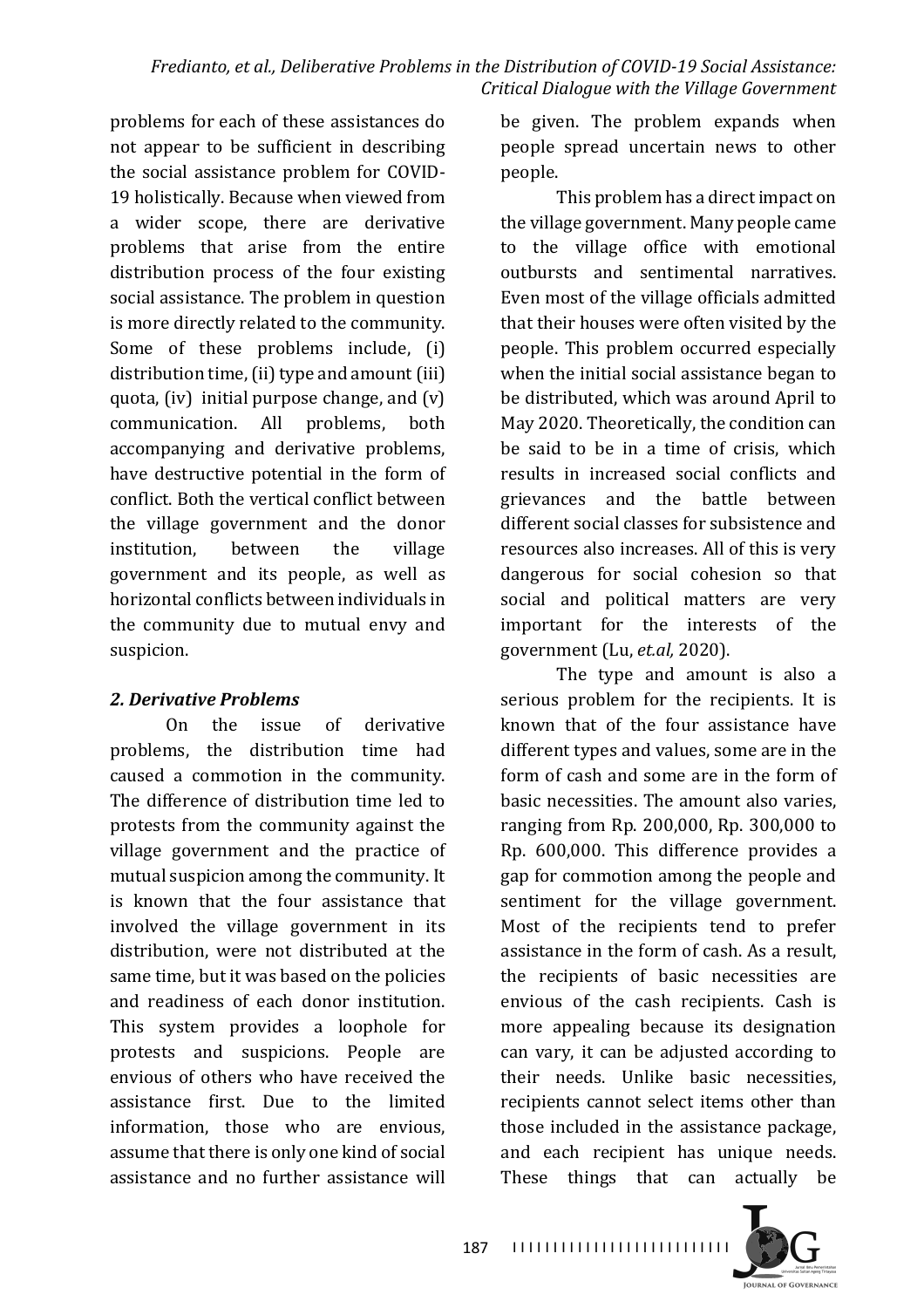categorized as trivial, in reality, become serious, because the trigger for the "unfair" narrative stems from this problem. 

For the village government, the problem of this type of assistance also has an impact on the economic system in the village. This is because the small traders who usually sell basic and daily necessities have less customers. It is different if all assistance is in the form of cash, it can be projected that the recipients will spend the money at the stalls around their homes, so that the village economy becomes stable and improved. According to Gerard *et.al*  $(2020)$ , when households can buy goods and services at a reasonable price, cash assistance is more appropriate and more valuable than in-kind assistance.

The amount of each assistance is also a cause of commotion in its own right. The people assume that social assistance is intended for the poor, but they question why the poor still have to be categorized again. It is difficult for the village government to explain this to its citizens. Because in addition to the village government not being given detailed information about each assistance from the donor institution, the people needing an explanation are also in a hurry. Moreover, most of them have low educational background, so that information that should be able to suppress emotions actually adds to the emotional outburst.

The difference in nominal assistance is the result of a lack of coordination among social assistance institutions. According to Arfan (2021), the Indonesian bureaucracy has not been able to respond to strategic problems quickly during the Covid-19 pandemic, 

one of which is due to overlapping policies that take a long time to implement. Overlapping policies have been seen in policies that are made excessively so that it leads to an uncertain situation for the community to follow, including in this case social assistance. As a result, policy failure is inevitable (Ayu, 2021).

The problem of the amount of assistance began to dampen. It was worth Rp. 600,000 but then BLT DD was reduced to Rp. 300,000 on the fourth distribution, and later on with time, people finally began to understand that this was based on the economic level of the recipient. Based on the village government's mapping, the people who will receive Bansosda and JPS are classified in the upper poor criteria, while BST recipients are classified as middle poor and BLT DD recipients are classified as low poor or the poorest. 

Assistance Ouota becomes one of the problems that is no less crucial and a factor in the attitude of people's sentiment towards the village government. The quota is the total social assistance distributed when all recipients are accumulated. There are still many people who have not received the assistance, because when it comes to the Covid-19 pandemic, many people who are not classified as poor are in fact also affected. Meanwhile, the data that came to the village did not touch those affected. In addition, the opportunity for the village to propose those who have not received assistance is also constrained by the short validation time, and therefore the proposed data cannot be truly valid. In the end, the village government could only make promises to the people who should have deserved assistance but were

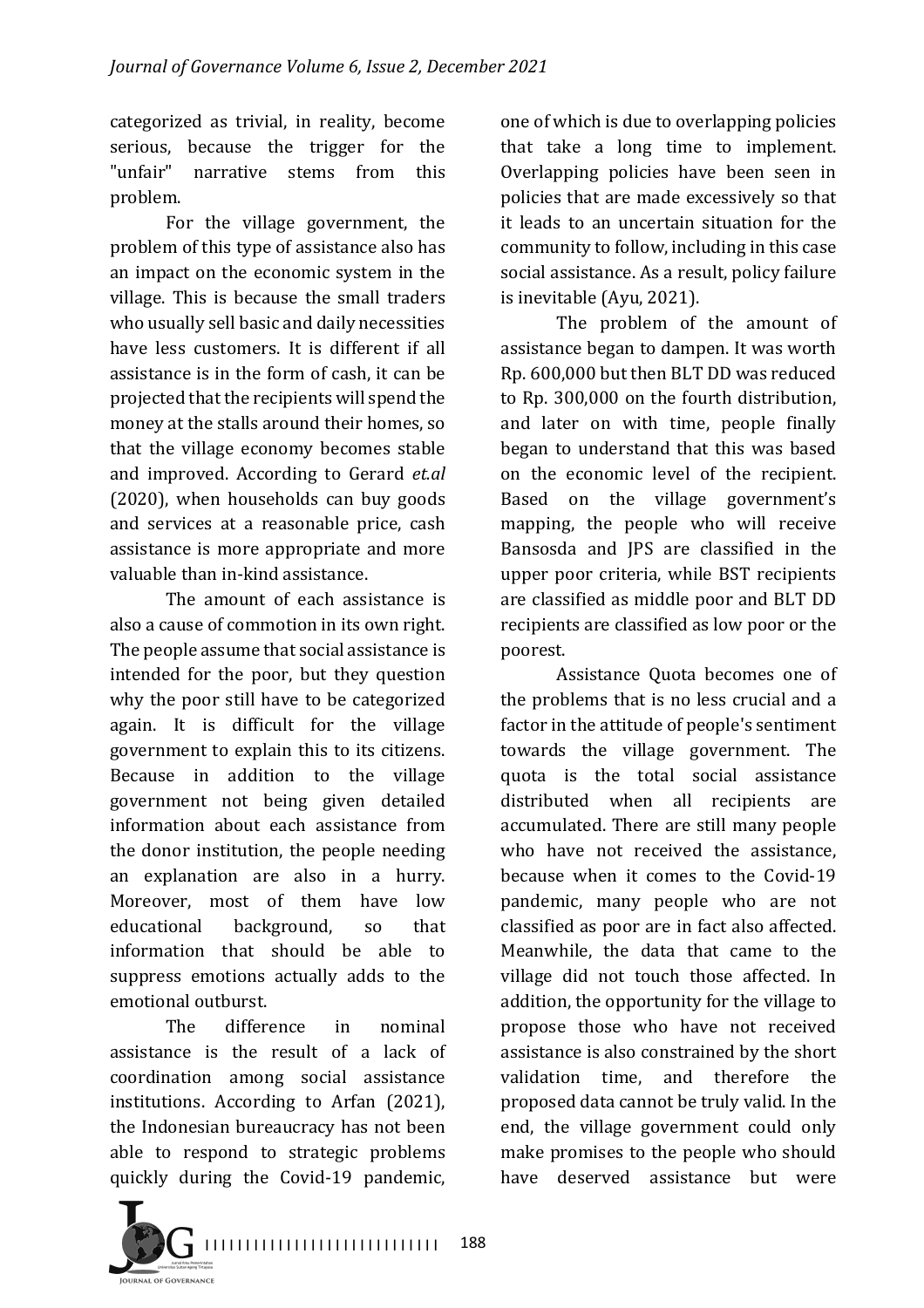constrained by quotas, that they would be proposed if there were other sources of social assistance, such as private institutions and individuals (donors), who have also contributed several times.

According to Juan & Wegner  $(2019)$ , the provision of public social services is an important factor in determining the perception of a country. When a country fails to provide services equitably, people's trust in institutions is eroded and protests are more likely to occur. The lack of assistance quotas can be regarded as horizontal inequality in society. According to Stewart (2002) in Juan & Wegner (2019), horizontal inequality is multidimensional which consists of political, economic, and social elements. The first element refers to political participation, while the economic element includes distribution of assets, income and employment and the social element refers to unequal social outcomes such as life expectancy, access to education and access to other social services including social security and assistance. 

The next problem that becomes a question from the village government and some people is the essence of the Covid-19 social assistance itself. If you refer to the initial purpose of the distribution of social assistance, it is basically aimed at people whose economy is directly affected by the pandemic. However, in reality, the implementation of social assistance, which is identical to the poor, is not much different. The data and the specified criteria target the poor, although most of them are not directly affected by the Covid-19 pandemic. But if it were traced, the people affected by the economy due to the pandemic, which should have been

prioritized to receive assistance based on the original purpose, were not covered. Affected people such as farmers, UMKM (Micro Business), factory workers and laid off employees, were not listed as recipients of social assistance because the data that was sent to the village was the data of the poor. Apart from not being able to provide such assistance to affected people due to data constraints, the perception of the people, especially the lower middle class, has already assumed that social assistance is only for the poor. So if the village proposes people who are actually directly affected by the pandemic but whose daily life before the pandemic looks capable, will receive blasphemy and be considered not on target. This ambiguous fact indicates that the Covid-19 pandemic social assistance is no longer in accordance with its original purpose.

The problem of social assistance that is not in accordance with the original purpose is the impact of the lack of strict criteria for recipients. In the study of Unnikrishnan (2016), targeting social assistance recipients is a very important process. This is because the first, the purpose of any targeting scheme is the scarcity of economic resources, therefore, due to limited economic resources, it is important to identify the eligible recipients. Second, deepen understanding of the schemes used, for example consumption and household income schemes, the level of poverty and social welfare.

The last problem that greatly affects the previous problems is **communication.** The communication in question is communication between the village government and its people. The village government admitted that during the 

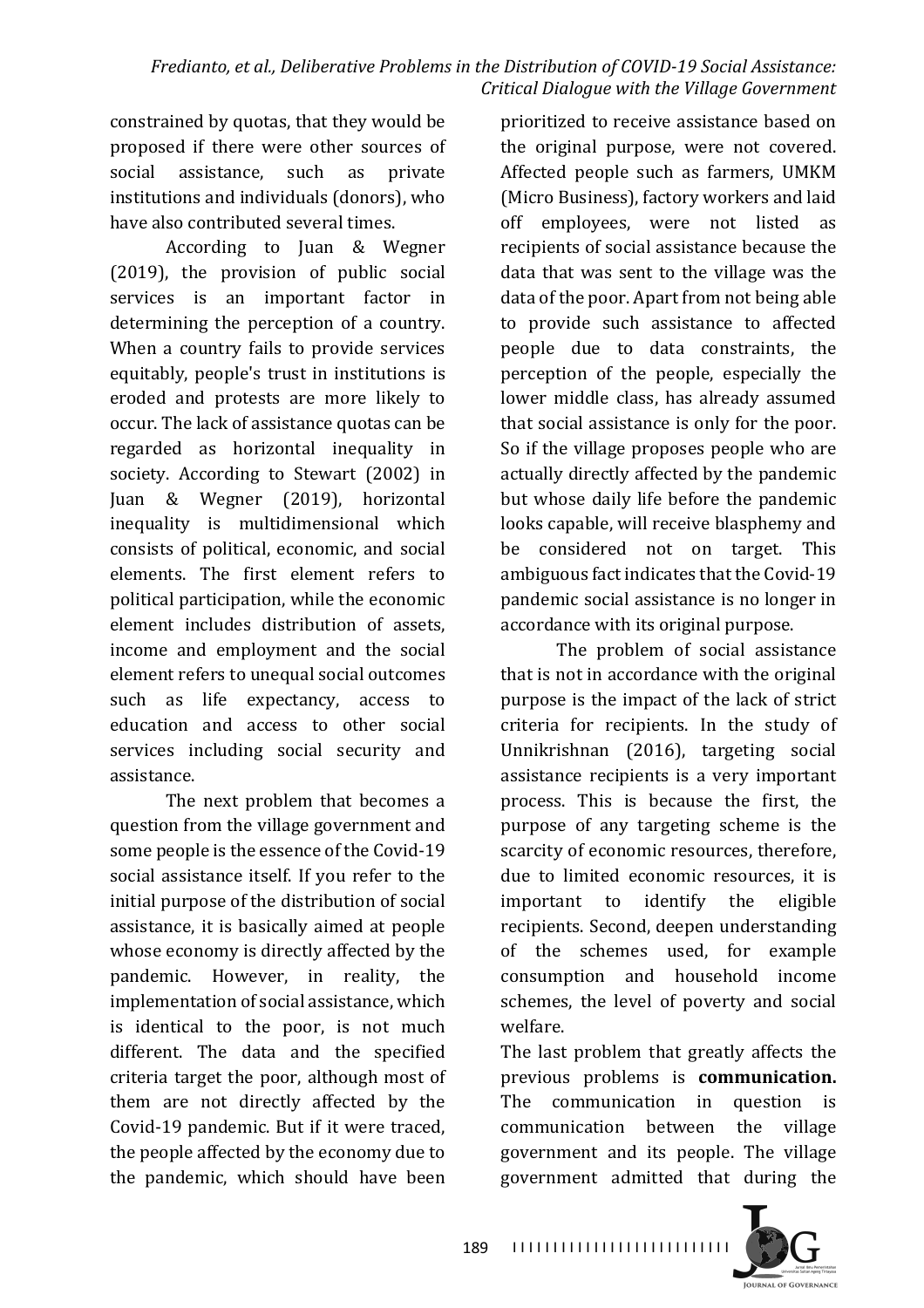distribution of Covid-19 social assistance there were communication problems with its people. The village government was not able to provide accurate information because the information needed from the donor was also very minimal. In addition to being very minimal, the pressure of distribution time between one assistance and another had resulted in a lack of information that should have been conveyed in its entirety and therefore not reaching all of the people. This is confirmed by the results of research by Putra *et.al* (2021), which states that the causes of poor government communication in the Covid-19 pandemic are caused by:  $(1)$  lack of coordination between levels of government; (2) the government's lack of ability to communicate with the public; and  $(3)$  an

incompetent crisis communication strategy.

At the village level, communication barriers are exacerbated by the decline in the ability and capacity of the RT heads due to old age. It is known that most of the RT heads in the five villages that are the focus of the research are still dominated by the older generation who are concerned with authority. It doesn't stop there, the communication problems are exacerbated by the recipients of the information. They come from various backgrounds, and not everyone is able to understand the information properly. Most of the responses that were first expressed were emotional attitudes and sentiment narratives. Communication problems may subside once social assistance is gradually distributed.

| N <sub>o</sub> | <b>Derivative Problem</b>                      | <b>Description</b>                                                                                                                                                                                       |  |
|----------------|------------------------------------------------|----------------------------------------------------------------------------------------------------------------------------------------------------------------------------------------------------------|--|
|                | Distribution Time                              | The difference in distribution time between each social<br>assistance causes gaps in protest to the village government<br>and suspicion among residents                                                  |  |
| 2.             | <b>Type and Amount</b>                         | Differences in the type and amount of social assistance have<br>created a gap in protest at the village government and<br>mutual envy among residents                                                    |  |
| 3.             | Assistance Quota                               | The total number of recipients still cannot cover all those in<br>need, this causes a gap to protest the village government                                                                              |  |
| 4.             | Not According to the<br><b>Initial Purpose</b> | Social assistance only targets the poor, residents who were<br>previously not classified as poor but who were directly<br>affected by Covid-19 were not covered.                                         |  |
| 5.             | Communication                                  | The lack of information from donor institutions causes the<br>village government to experience limited communication to<br>residents, coupled with the capacity constraints of the RT.<br>Source: Author |  |

|  |  | <b>Table 2. Derivative Problems</b> |  |
|--|--|-------------------------------------|--|
|--|--|-------------------------------------|--|

*3. Village Government Wishes and Recommendations*

The complexity of the distribution problems of the Covid-19 social assistance made the village

I I I I I I I I I I I I I I I I I I I I I I I I I I I I I 190 **IRNAL OF GOVERNANCE** 

government wonder about the method that should be used by policy makers. Because the unstructured and untargeted distribution system has sacrificed the social relations between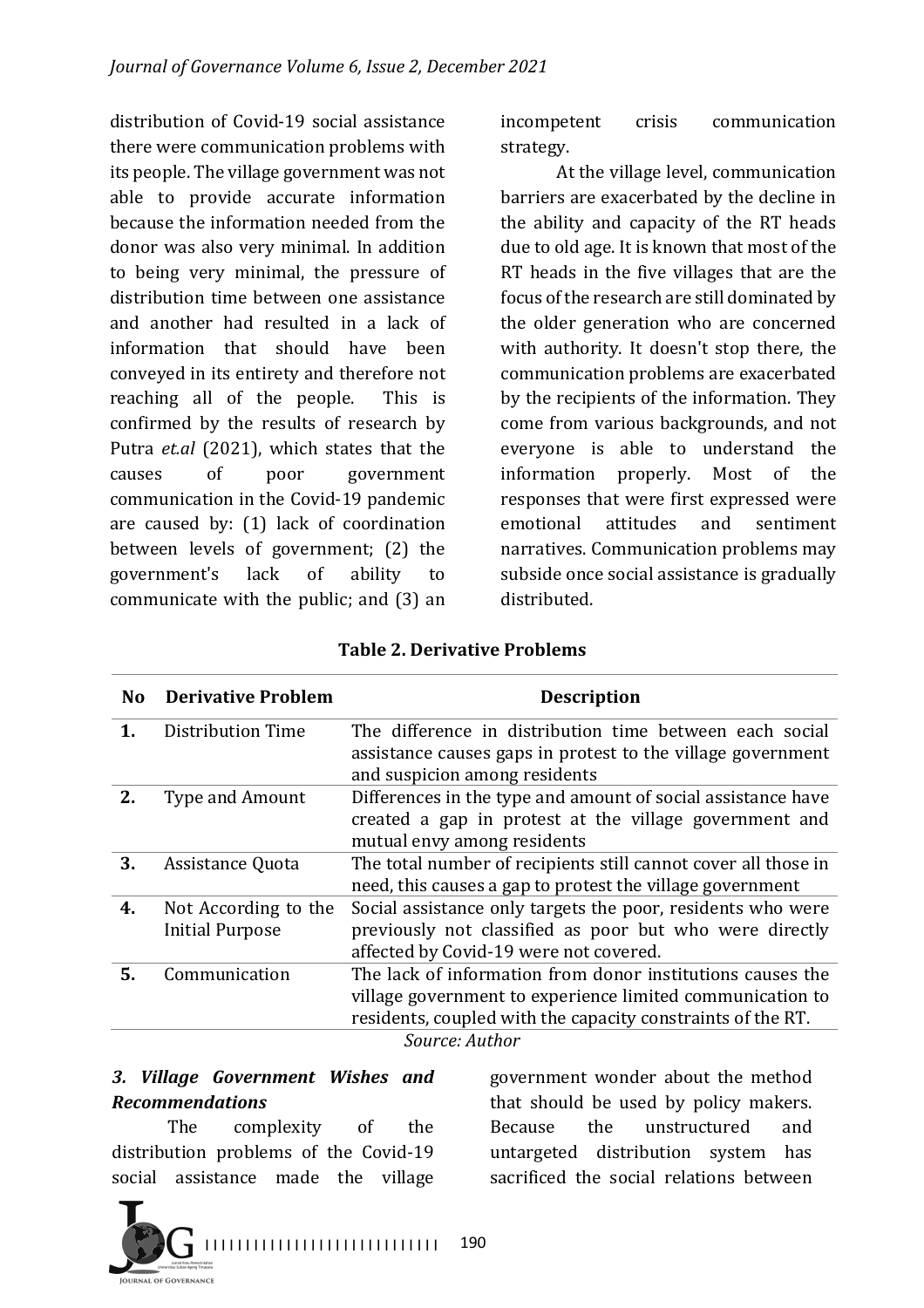the village government and its residents. Even though it is only wishful thinking, the method conveyed by the village government should not be underestimated, it can even be a recommendation, because after all, it is the village government who knows the facts on-site and has experience in dealing with its people directly. The village government considers that the most appropriate method of distributing social assistance should be the one that was promoted by BLT DD or Direct Cash Assistance from the Village Fund. It is known that all processes from data collection to decisions in BLT DD always involve elements of village institutions. However, the weakness of BLT DD is that the recipient criterias are very difficult to find and must be replaced by local village policies. In addition, elements of village or community institutions involved must be added to community representatives and women's elements, so that the proposal is more valid and far from subjective elements. That way, more and more elements of society will be able to verify. 

When the expected method is like BLT DD, according to the village government, the social assistance donor should communicate beforehand with the service that oversees the village. namely the Dinas Pemberdayaan Masyarakat dan Desa (DPMD) or Community and Village Empowerment Service, because the systematic distribution of social assistance funds should be included in the Anggaran Pendapatan dan Belanja Desa (APBDes) or Village Revenue and Expenditure Budget, so that after being included in the APBDes of each village, the village government can immediately execute it. The hope that assistance is performed more like BLT DD also implies that social assistance must be in the form of cash, not basic necessities. The advantage of cash is that apart from minimizing price mark-ups that are prone to corruption, it is also to improve the village economy because the funds can be projected to be spent by recipients at their nearest stalls. Cash also expands the recipient's options based on their personal needs. In contrast to basic necessities, recipients can not get various choices even when each recipient's needs are different. The systematics expected by the village government is to provide opportunities for the people to participate in compiling an accurate and factual database of recipients. So that in addition to an accurate distribution of assistance, demonstrations, accusations, mutual envy and sentiments of the people to the village government can be minimized.

The method recommended by the village government can improve the distribution structure of social assistance, from the "fragmented" "based on the donor institutions", into one door system, that is through the APBDes mechanism. This mechanism will also make it easier for the donor institutions because they do not need to work on the recipient data, where the data will be done by the village government. The donor institutions are only tasked with providing funds. All processes in the field can be managed by the village government in a participatory manner. The donor institutions just need to simply wait for the accountability report after all the social assistance distribution processes are completed by

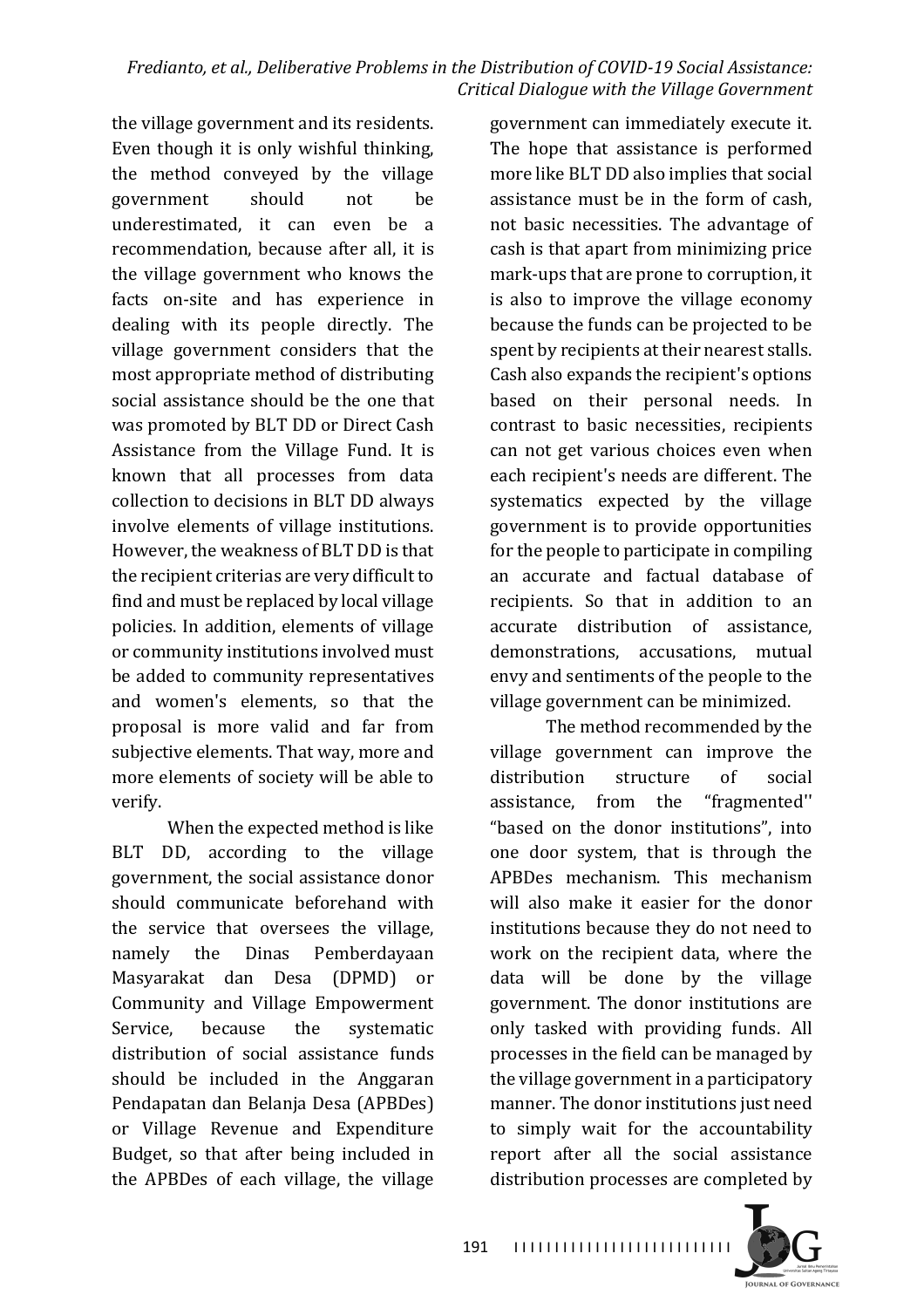the village government. With this mechanism, the village government will feel more "humanized" because the current distribution process seems like dehumanization. The village government refers to itself as, "a relief courier".

The village government acknowledged that if the management of social assistance is carried out together with the community in a participatory manner, it is not easy, due to a dual responsibility, both to the donor institutions and to the recipients. The village government realized that the recommended method is prone to community dissatisfaction. Therefore, it is necessary to prepare participatory settlement efforts, such as adding elements of the community involved so that data validation can be accurate and objective. Although full of challenges, this method is considered better than the current system. It is known that the village government became the first object of protest from the people, even when they did not actually have the authority to provide social assistance. If the management is participatory, then when there are protests, at least the village government can explain the reasons clearly, chronologically and can be accounted for.

The implementation of BLT DD through the APBDes mechanism is a representation of the mandate of Law No. 6 of 2014 concerning Villages. Some of the inherent or attributive powers mandated by the law are holding village deliberations; compiling and establishing village plans; compiling, stipulating and implementing the Village Revenue and Expenditure Budget (APBDes). Thus, basically the village law has state recognition of the village origin rights (the principle of recognition) and the determination of local-scale authority and local decision-making for the benefit of the village community (the principle of subsidiarity). The principle of recognition and subsidiarity provides an opportunity for the village to realize a common will in the spirit of the village as a subject not an object of development (Budiman *et.al,* 2019).



Picture 1. One-Stop Social Assistance Distribution Chart (Village Government **Recommendations)**

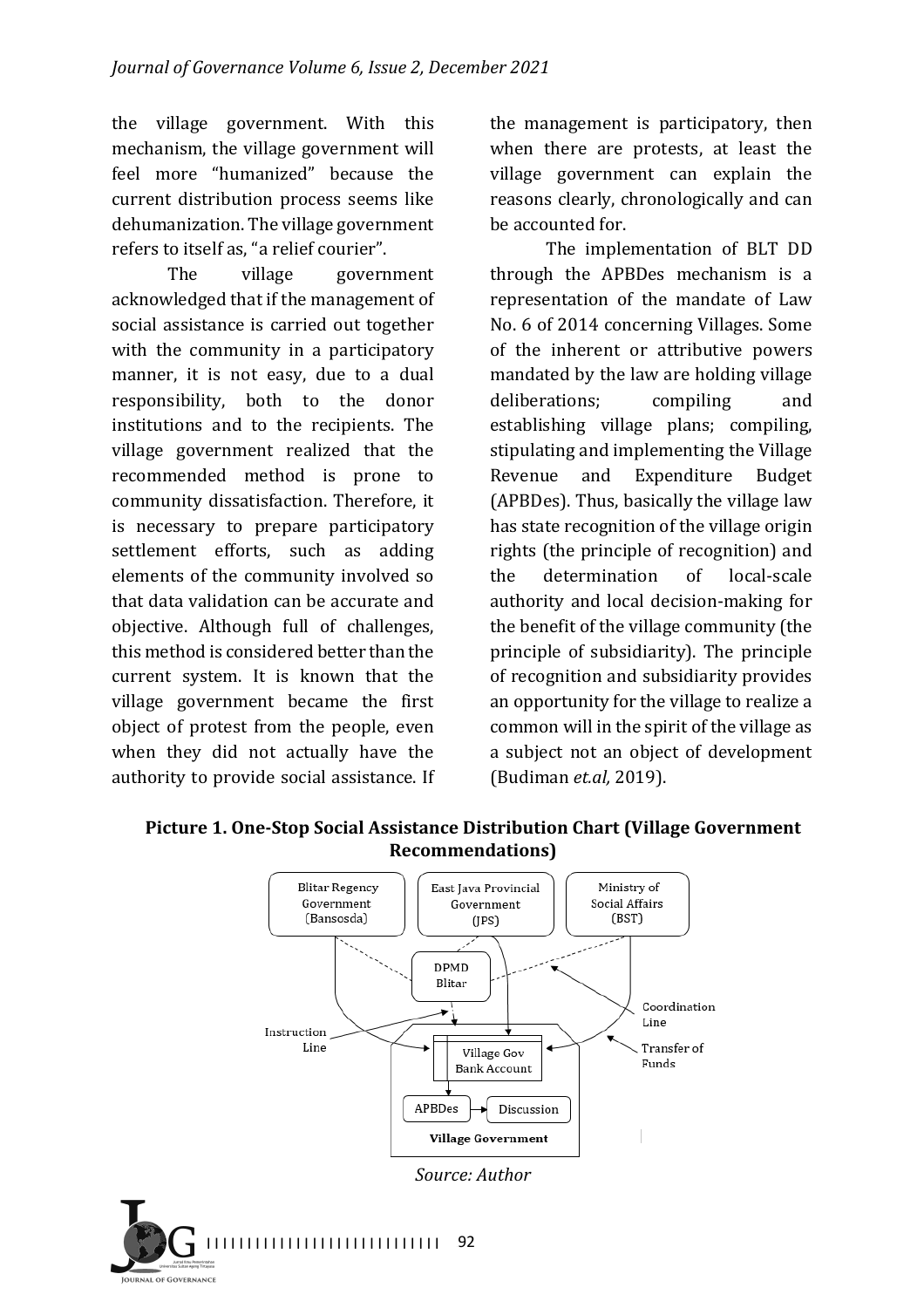## *4. Deliberative Analysis*

The village government's recommendations are basically closely related to the theorization introduced by the critical social scientist, Jurgen Habermas. Habermas coined the term "deliberative democracy," emphasizing the importance of dialogical and synthetic public participation that seeks truth rooted in facts, cares about the interests of the community, and is not doctrinaire (Muthhar, 2016). The recommendations submitted by the village government seek to make the truth rooted in facts, namely all information regarding potential recipients of Covid-19 social assistance must be discussed together by all elements of society based on actual conditions in the village. According to Habermas, the deliberative democracy model allows the people to be involved in the process of making laws and political policies. Deliberative democracy ensures that civil society is fully involved in law-making through various kinds of discourse (Muthhar, 2016). According to this theory, basically the BLT DD system has represented deliberative democracy. BLT DD has involved elements of the community or village institutions, so that prospective recipients of Covid-19 social assistance can be decided together with accountable justice.

On the other hand, Habermas' statement regarding the involvement of the people in the process of making laws and political policies contradicts the practice of distributing Covid-19 social assistance other than BLT DD. If you refer to Habermas's theory, it is clear that the cause of the problem with the distribution of Covid-19 assistance (other than BLT DD) was because it did not go through

participatory deliberation that guaranteed justice in the community. The problem of initial data collection that did not involve the village government was an inappropriate first step. This practice is inconsistent with Habermas's statement about seeking truth which is rooted in facts. Data and validation issues also contradict Habermas's statement about the importance of dialogic public participation. Because in practice it is very exclusive which seems to be done by the donor institutions themselves. With this exclusivity, only the social assistance donor has the power to deal with the data. According to Habermas, the liberative power of communicative democracy, plays an important role and is formed through a public discussion forum that is factually recognized for the overall claims, which are open to criticism and achieved discursively (Hardiman, 2009).

According to Habermas, community participation is very important, because this role can only be realized if there is good communication between the community and leaders (Muthhar, 2016). Meanwhile, in this case, communication has become one of the main problems, both communication between government institutions and communication between the community and the government. In fact, according to Habermas, communication has always been a basic characteristic of living together with humans (Hardiman in Muthhar, 2016). The communication applied by the donor institution is oneway and commanding in nature with a very short time limit. The time limit is related to the data validation process instructed to the village government. For Habermas, this practice has indicated

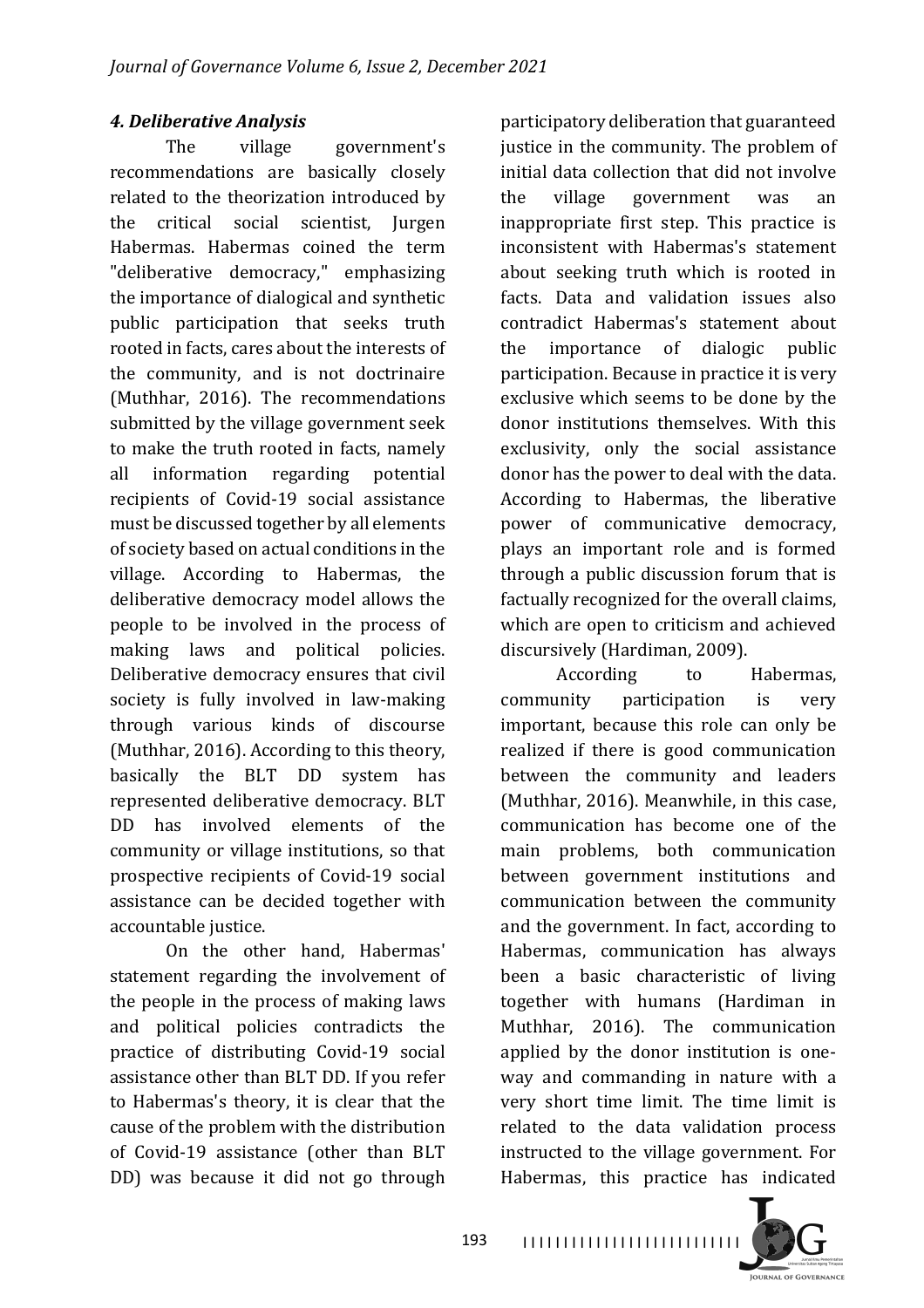instrumental communication, which is not communication in the true sense because the goal is to achieve predetermined results, not mutual agreement resulting from the communication process (Suseno, 2000).

Instrumental communication is different from the concept offered by Habermas, that is rational communicative. Rational communicative is an action based on a deliberation process, namely when two or more individuals interact and coordinate their actions based on interpretation and agreement on the situation (Habermas, 1984 in Nanuru,  $2011$ ). In the process of distributing BLT DD, rational communicative actions have been seen since the official regulations were issued from the Ministry of Villages. Although at first the regulation also reaped contrast regarding its unreasonable requirements, the process of determining the candidate for social assistance was very participatory. Communicative rational action in BLT DD is manifested from elements of village institutions who discuss everything at every meeting at the village hall to determine potential recipients of social assistance and jointly ratify it legally.

In a deliberative democracy, public discourse space must meet two requirements: it must be free and critical. Free means that each party can speak anywhere, gather, and participate in political debates. While critical means being ready and able fairly to account for their opinions rationally (Haliim, 2016). In relation to the Covid-19 social assistance, the data collection process for BLT DD recipients has met both requirements mentioned above. Each element of the village institution has the freedom to

determine their opinions and suggestions. The proposal can be justified in a reasonable manner because it is based on actual facts and conditions. While social assistance other than BLT DD, the donor institutions do not provide space for public discourse so that the two requirements for deliberative democracy are certainly not fulfilled. The community and village government do not have the freedom to express their opinions, let alone be critical because the communication process is only built one way.

In essence, the emphasis of the deliberative democracy model consists of the participation of the people, the availability of space to be involved in the process (public space), and communication between the people as well as between the people and policy makers (Wijaya, 2020). In the practice of distributing Covid-19 social assistance, only BLT DD has applied the important emphasis above. On the other hand, Bansosda, IPS and BST did not implement it at all. This identification shows that in addition to BLT DD, Covid-19 social assistance is experiencing deliberative problems, which means that in the process of distributing social assistance from data collection to distribution, there is no consultation, weighing or deliberation mechanisms. Democracy can be deliberative if the process of giving reasons for a public policy is tested first through public consultation or in Habermas's language called public discourse (Muthhar, 2016).

Previous studies can be used as a reference that show how public participation has been used in formulating solutions to various public problems.

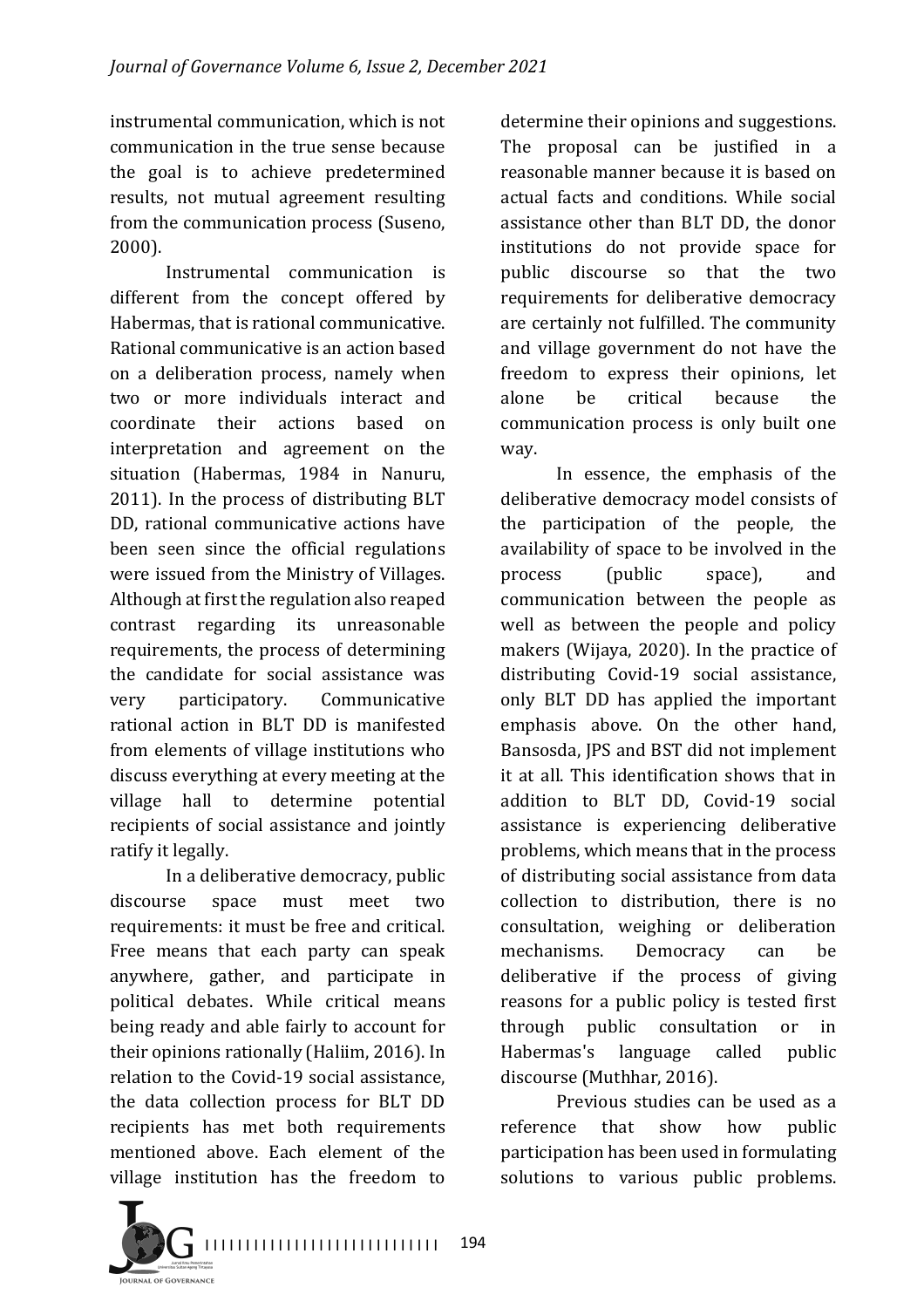Maruhun and Asmony's research (2018) revealed that the reality of managing Dana Desa (DD) or Village Fund in East Lombok Regency is the practice of communication colonization, which is manifested in the dominance of the village head's power, budget mark-ups, fictitious accountability reports, lack of community involvement and non-transparency. The solution to this problem is to apply a transparent and process-oriented DD management pattern that involves the active role of the community. The solution in this research can be used as a reinforcement for the solution to the problem of distributing Covid-19 social assistance, that in overcoming problems that involve the community directly, participatory action from the community is needed.

According to Rahardjo Adisasmita in Yamin (2021), there are several reasons why people need to be invited to participate and encouraged to participate: (1) people really understand the state of their social and economic environment;  $(2)$  the community is able to analyze the causes and effects of various events that occur in society;  $(3)$  the community is able to formulate solutions to overcome the problems and obstacles faced by the community;  $(4)$  the community is able to utilize the development resources (SDA, human resources, funds, technology) they have to increase productivity in order to achieve the development goals of their community; and  $(5)$  the community, in effort to increase its capacity, is able to eliminate most of their dependence on outside parties. Based on this argument, it can be concluded that any policy, including social assistance, must prioritize the community's perspective.

According to Mankuebe & Nanicom (2020), community participation contributes to building an effective, efficient, responsive, transparent, and accountable government. Public policy formulation refers to the process by which different actors or role players come together to negotiate and exchange views on how public problems can be handled. Therefore, effective policy making or formulation is enhanced by strong collaboration between various relevant stakeholders. In terms of formulating recipients of Covid-19 social assistance, it will be more effective if various stakeholders are involved, such as RT/RW, BPD and community leaders.

Apriani's research (2016) stated that community participation in village budgeting in three provinces in Indonesia is still low, both in terms of attitude and knowledge. The way to achieve an increase in both is to encourage community participation in spatially based forums aimed at solving common problems. This can improve the argumentative ability in fighting for common interests, so that it can increase the degree of community participation from mere tokenism to citizen control. In relation to the Covid-19 social assistance, the hope of the distribution process being participatory has the aim that the community is not only the proponent but also as a controller (citizen control). Joint involvement in the discussion of determining recipients of social assistance has an aspect of mutual control regarding the eligibility to be proposed.

According to Putra A. S. (2017). village deliberations contribute to consensus-based issues and collective interests, such as poverty, local village-

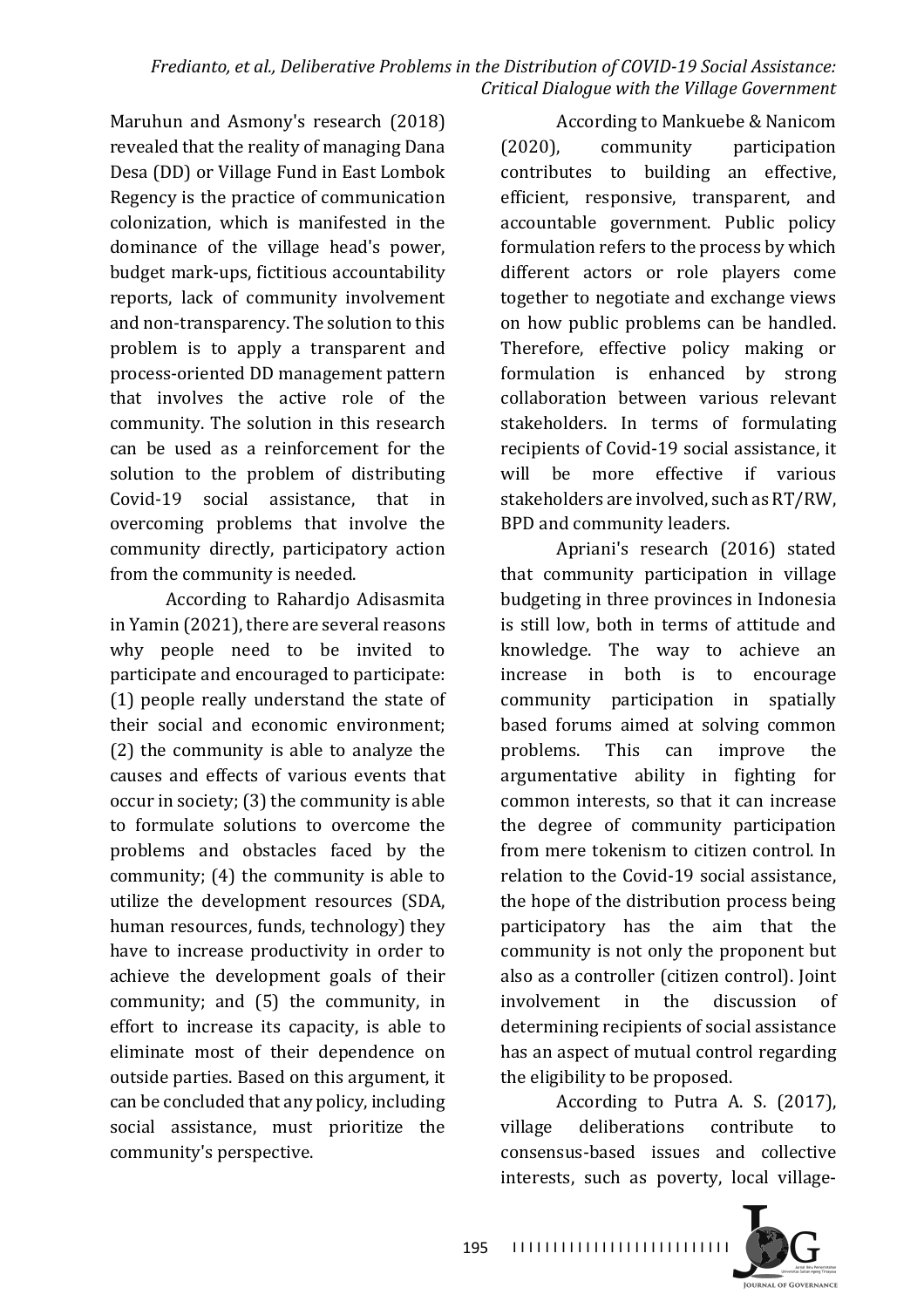scale economic enterprises, and others, while village head leadership offers an integral relationship between elites and interest groups. However, this argument cannot be applied in the process of distributing Covid-19 social assistance because it is constrained by the regulation of the government structure above it. Furthermore, according to Winarno (2017), the determination of public policies requires techniques and a technocratic comprehensive approach, while the implementation needs to be carried out in a democratic manner that prioritizes deliberative and participatory principles to provide optimal results for the community. This research further shows that democratic and participatory deliberation is the way that should be taken in dealing with a problem that is directly related to the community.

What needs to be considered from the process of community participation in the village is the dominance of certain parties who have "power" in which they often silence the opinions of small communities. According to Cahyono et al  $(2020)$  in deliberative democracy in the village, one of the main problems is how a deliberation can produce consensus, when sometimes there is intervention, starting from culture (patrimonial), village head leadership, intervention by strong people in the village, and intervention by super village government. One of the difficulties in reaching an agreement is how the people in deliberation can determine which ones are the most important to be immediately handled by the village government. This argument must be a concern and readiness when the problem of social assistance can be fully managed by the village government.

#### **Conclusion**

Based on the discussions above, it can be concluded that the problem of distributing Covid-19 social assistance faced by the village government in Blitar Regency can be classified into two groups, namely accompanying and derivative problems. Accompanying problems in each social assistance were unclear recipient criteria, non-transparent data collection, inaccurate data on target, short data validation and one-way communication. Meanwhile, derivative problems occur as a result of a series of existing social assistance distribution processes, such as differences in distribution time, differences in the type and amount of assistance, quotas, changes in initial goals and communication problems in the community. All of these problems have caused conflicts, both vertically and horizontally. Based on the problems above, the village government provides a recommendation that social assistance will be better distributed if it is through one-door with the APBDes mechanism. Village government recommendations are leaning towards participatory methods, which has been exemplified by BLT DD. This method in Habermas' critical study is closely related to the theory of deliberative democracy.

The theoretical analysis identified that among all social assistance involving the village government, only BLT DD used a participatory-democratic approach. Meanwhile Bansosda, JPS and BST used a top-down command method. In terms of communication, BLT DD has implemented rational communicative actions. Meanwhile, other social assistance used instrumental communication. Several relevant studies have also strengthened

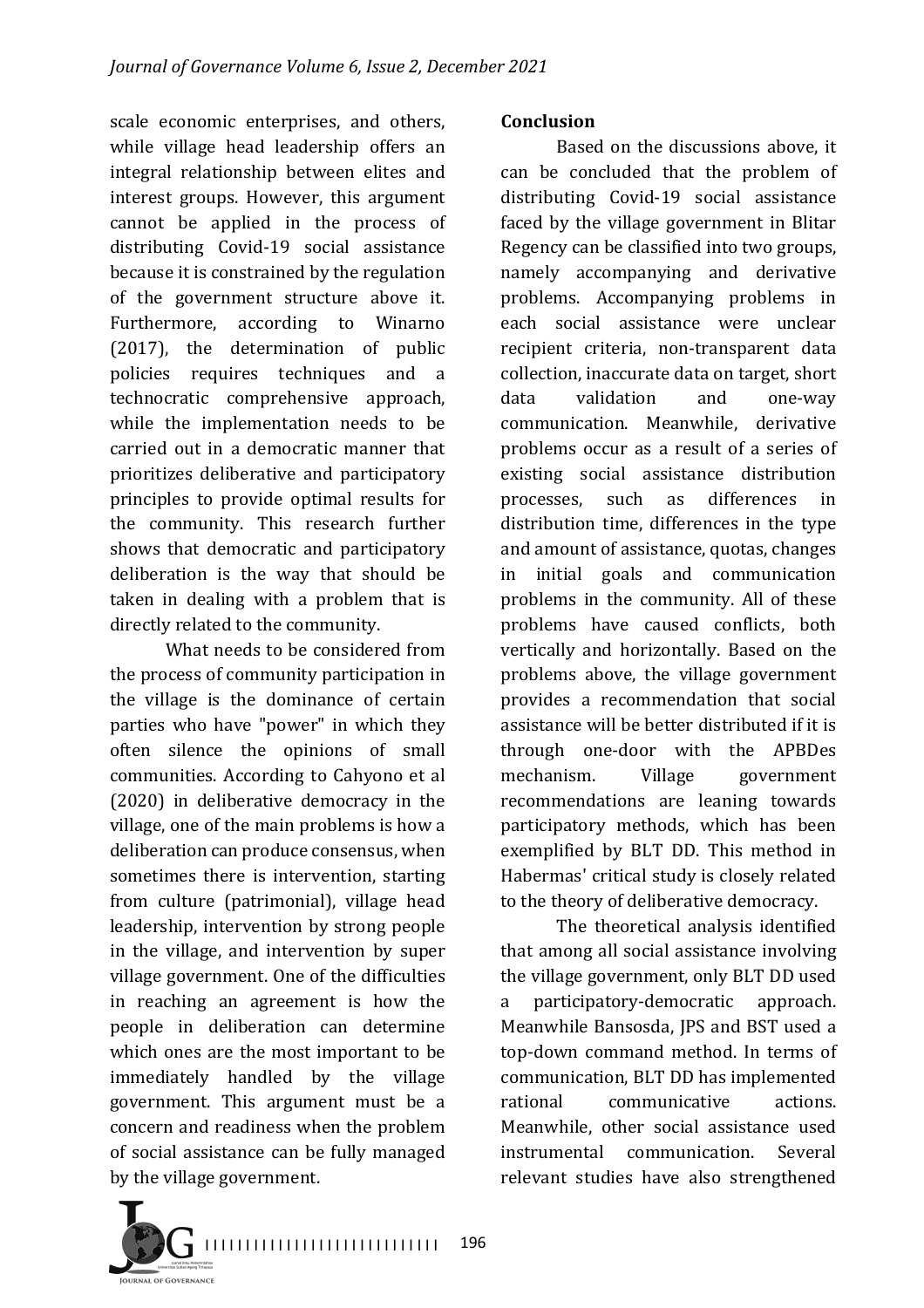this research, that public participation which contains elements of deliberative democracy is a solution to problems that can involve the community directly.

The three important elements consisting of village government recommendations, theoretical analysis and relevant studies suggest that the topdown method that is still used by social assistance institutions must be aligned with the deliberative democratic method, because this method implies a more participatory, transparent and justiceoriented management of social assistance. The results of this study are expected to be used as evaluation material for policy makers. It is also possible to conduct further research in order to perfect a recommendation. The complexity of the Covid-19 social assistance problem requires a comprehensive understanding, so that policy makers are able to produce solutions in the form of more appropriate regulations. 

### **About Authors**

**Dadang Fredianto** is from the Faculty of Social and Political Sciences Universitas Brawijaya. He is interested in issues and research on social inequality and sociology of economy.

**Sholih Mu'adi** is is from the Faculty of Social and Political Sciences, Universitas Brawijaya. He is interested in issues and research on conflict and public policy.

**Anif Fatma Chawa** is is from the Faculty of Social and Political Sciences, Universitas Brawijaya. He is interested in issues and research on social development and community empowerment.

### **Acknowledgments**

We thank all parties who have contributed to this research, from the proposal stage to publication.

#### **References**

- Ali, M., Asidah, E., & Husmiati, H. (2019). Peran Pemerintah Daerah Terhadap Penyelesaian Permasalahan Korban Bencana Gempa (Studi Di Dinas Sosial Kabupaten Lombok Barat). *Jurnal Ilmu Administrasi Publik, 7*(2), 153- 166.
- Ansori, M. H. (2020). *Asesmen dan Mitigasi Konflik di Tengah Pandemi*  Covid-19. Jakarta: Habibie Center.
- Apriani, K. D. (2016). Respon Publik terhadap Model Penganggaran Partisipatif dalam Pembangunan Desa: Studi Tiga Provinsi di Indonesia. *Jurnal Penelitian Politik, 13*(2), 137-148.
- Ayu, R. S. (2021). *The Overlapping Policies in Indonesia to Mitiaate the Spread of Covid-19 Pandemic: Policy Success or Policy Failures?* Jakarta: Resilience Development Initiative.
- Bhirawa, D. (2020). *Data Bansos Covid-19 Semrawut, Ratusan Kades Datangi Dewan*. Retrieved from https://www.harianbhirawa.co.id/ data-bansos-covid-19-semrawutratusan-kades-datangi-dewan/
- Budiman, A., Lindawaty, D. S., Prayudi, & Dewanti, S. C. (2019). *Demokratisasi Desa.* Jakarta: Pusat Penelitian Badan Keahlian DPR RL
- Bungin, B. (2011). *Penelitian Kualitatif.* Jakarta: Kencana Predana Media Group.
- Cahyono, H., Aziz, N. L., Nurhasim, M., Rahman, A., & Zuhro, R. S. (2020). *Pengelolaan Dana Desa (Studi dari Sisi Demokrasi dan Kapasitas Pemerintah Desa.* Jakarta: Lipi Press.
- Creswell, J. (1994). *Research Design: Qualitatif dan Quantitatif Approach.* London: SAGE Publications.

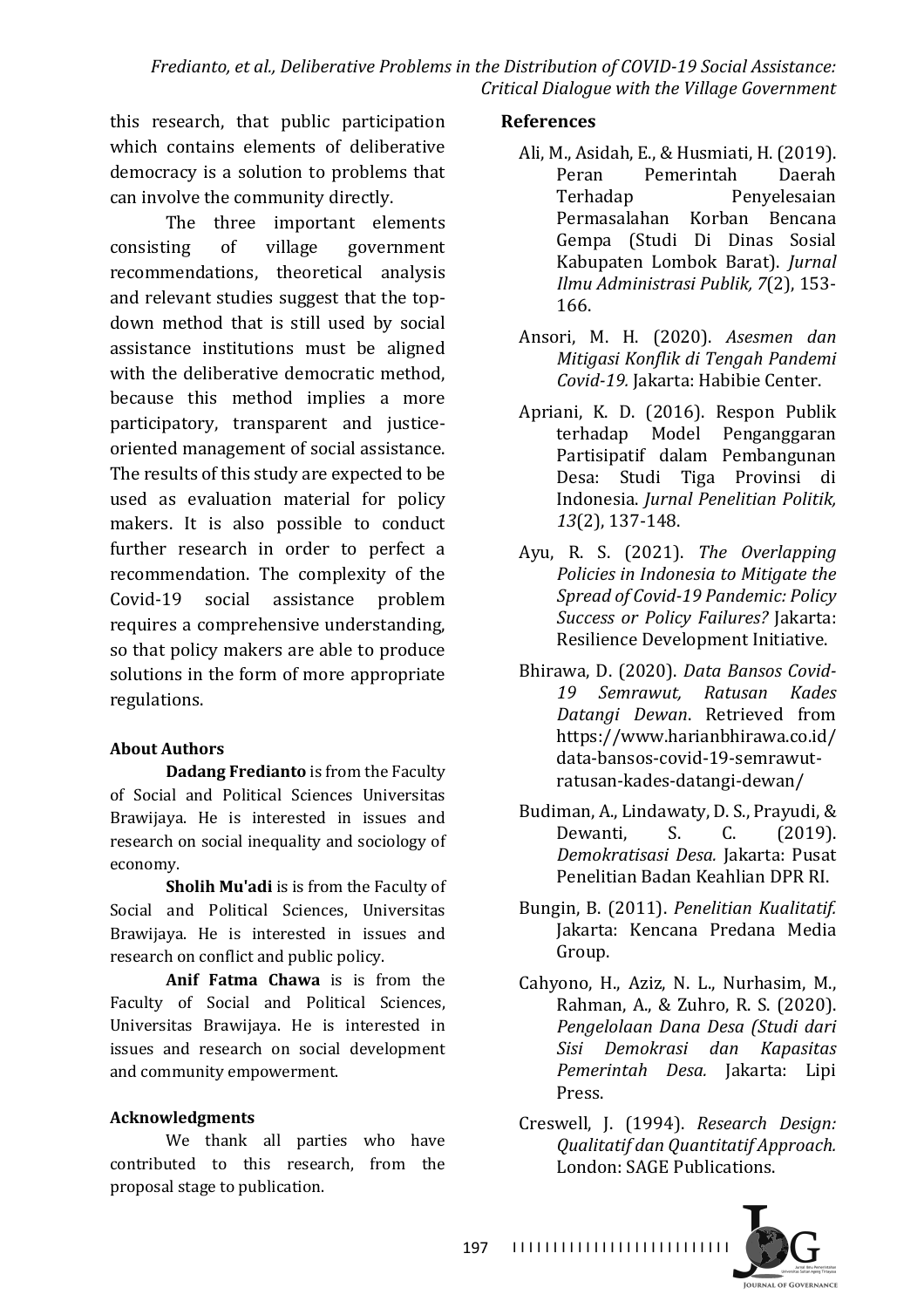- Domri, Ridwan, & Jaya, M. (2019). Evektivitas Program Keluarga Harapan dalam Meningkatkan Kesejahteraan Masyarakat. *Jurnal Politik dan Pemerintahan Daerah, 1*(1), 1-16.
- Edgar, R. (2020). *Tak Puas dengan Kepemimpinan RW soal Bansos, Warga Kiduldalem Kota Malang Geruduk Kantor Kelurahan*. Retrieved from https://jatim.tribunnews.com/202 0/05/08/tak-puas-dengankepemimpinan-rw-soal-bansoswarga-kiduldalem-kota-malanggeruduk-kantor-kelurahan
- Fajar, T. (2020). *43% UMKM Tutup Akibat Covid-19*. Retrieved from https://economy.okezone.com/rea d/2020/05/19/320/2216489/43 umkm-tutup-akibat-covid-19
- Fajar, T. (2020). *Deretan Bansos Jokowi yang Jadi Tembok Pengaman dari Covid-19*. Retrieved from https://economy.okezone.com/rea d/2020/05/01/320/2207728/der etan-bansos-jokowi-yang-jaditembok-pengaman-dari-covid-19
- Gerard, F., Imbert, C., & Orkin, K. (2020). Social Protection Response to the Covid-19 Crisis: Options for Developing Countries. Oxford *Review of Economic Policy,* 36(1), 281-296.
- Gilang, W. (2020). *Bantuan Sosial Dinilai Tak Tepat Sasaran, Warga Sunggal Deli Serdang Protes di Kantor Kades*. Retrieved from https://www.tribunnews.com/reg ional/2020/04/20/bantuansosial-dinilai-tak-tepat-sasaranwarga-sunggal-deli-serdangprotes-di-kantor-kades?page=2
- Hakam. (2020). *Pengamat UGM: Data Penerima Bansos Covid-19 Perlu Diperbarui*. Retrieved from https://ugm.ac.id/id/berita/1942

9-pengamat-ugm-data-penerimabansos-covid-19-perlu-diperbarui

- Haliim, W. (2016). Demokrasi Deliberatif Indonesia: Konsep Partisipasi Masyarakat dalam Membentuk Demokrasi dan Hukum yang Responsif. *Jurnal Masyarakat Indonesia, 42*(1), 19- 30.
- Halik, A. (2018). Paradigma Penelitian Komunukasi (Pendekatan Kritis-Emansipatoris dan Metode Etnografi Kritis. *Jurnal Tabligh*, *19*(2), 162-178.
- Hardiman, F. B. (2009). *Demokrasi Delibratif: Menimbang Negara Hukum dan Ruang Publik dalam Teori Diskursus Jurgen Habermas.* Yogyakarta: Kanisius.
- Ihsanuddin. (2020). *Survei Puspek Unair: Bansos Covid-19 Belum Tepat Sasaran*. Retrieved from https://nasional.kompas.com/rea d/2020/07/14/14363971/surveipuspek-unair-bansos-covid-19 belum-tepat-sasaran
- Iswinarno, C. (2020). *Tak Dapat Bansos Corona Kemensos, Warga di Carita Protes ke Kantor Desa*. Retrieved from https://banten.suara.com/read/2 020/05/12/000000/tak-dapatbansos-corona-kemensos-wargadi-carita-protes-ke-kantordesa?page=all
- Juan, A. D., & Wegner, E. (2019). Social Inequality, State-centered Grievances, and Protest: Evidence from South Africa. *Journal of Conflitc Resolution,* 63(1), 32-58.
- Khairul. (2020). *Warga Segel Kantor Desa di Kundur, Karimun karena Bansos COVID-19*. Retrieved from https://kumparan.com/kepripedia /warga-segel-kantor-desa-di-

**IRNAL OF GOVERNANCE**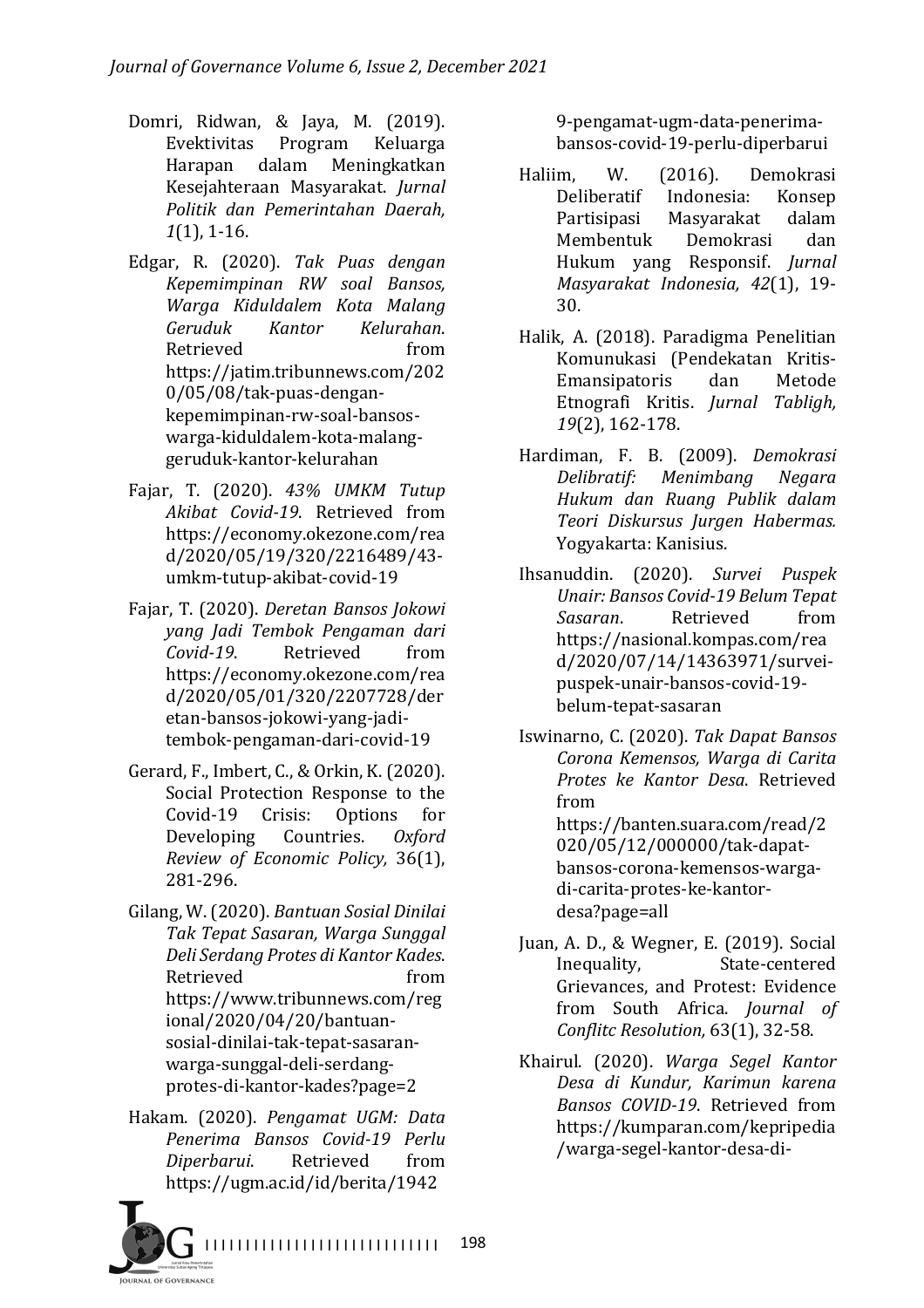*Fredianto, et al., Deliberative Problems in the Distribution of COVID-19 Social Assistance: Critical Dialogue with the Village Government*

kundur-karimun-karena-bansoscovid-19-1tVdmQgLSUo

- Kuhn, L., Brosig, S., & Zhang, L. (2016). The Brink of Poverty: Implementation of a Social Assistance Programme in Rural China. *Journal of Current Chinese Affairs,* 45(1), 75-108.
- Lipi, H. (2020). *Dampak Darurat Virus Corona terhadap Tenaga Kerja Indonesia.* Retrieved from https://ipsk.lipi.go.id/index.php/b erita/711-dampak-darurat-viruscorona-terhadap-tenaga-kerjaindonesia
	- Lu, Q., Cai, Z., Chen, B., & Tao, L. (2020). Social Policy Responses to the Covid-19 Crisis in China in 2020. *International Journal of Environmental Research and Public Health*, 17(5896), 1-14.
	- Lurah, G. (2020). *Carut Marut Data Bansos, Kades Se Kabupaten Blitar Mengadu Ke Dewan*. Retrieved from Youtube **Video:** https://www.youtube.com/watch ?v=A\_kibMkTEes
	- Mankuebe, K., & Manicom, D. (2020). Public Participation in Public Policy Making: The Case of the Lesotho National Decentralisation Policy. *Sabinet African Journal,* 55(3).
	- Maruhun, & Asmony, T. (2018). Menyibak Tabir Pengelolaan Dana Desa dari Perspektif Habermas. *Jurnal Studi Akuntansi dan Keuangan,* 1(1), 63-73.
	- Mufida, A. (2020). Polemik Pemberian Bantuan Sosial di Tengah Pandemic Covid-19. *Adalah: Buletin Hukum dan Keadilan, 4*(1), 159-166.
	- Muthhar, M. A. (2016). Membaca Demokrasi Deliberatikf Jurgen Habermas dalam Dinamika Politik Indonesia. *Ushuluna: Jurnal Ilmu Ushuluddin, 2(2)*, 49-72.
- Najidah, N., & Lestari, H. (2019). Efektivitas Keluarga Harapan (PKH) di Kelurahan Rowosari Kecamatan Tembalang Kota Semarang. *Journal of Public Policy and Management Review, 8*(2), 1- 18.
- Nanuru, R. F. (2011). Ontologi Hibua Lamo dalam Perspektif Jurgen Habermas. *Jurnal Filsafat*, 21(1), 31-47.
- Nusantara, R. (2020). *Tak Dapat Surat Undangan Penerima Bantuan, Warga Grobogan Protes Kepala Desa*  . Retrieved from https://jateng.inews.id/berita/tak -dapat-surat-undangan-penerimabantuan-warga-grobogan-proteskepala-desa
- Parekh, N., & Bandiera, O. (2020). Poverty in the Time of COVID: The Effect of Social Assistance. *LSE Public Policy Review, 2(1), 1-11.*
- Prasetyowati, S. (2013). Sistem Penyaluran Bantuan Bencana Alam dan Keterpenuhan Kebutihan Korban Kasus di Kabupaten Padang Pariaman. *Jurnal Penelitian Kesejahteraan Sosial, 12*(1), 80-92.
- Purnama, A., & Murdiyanto. (2013). Penyaluran Bantuan Korban Bencana Alam Studi Kasus Pemulihan Kehidupan Korban Bencana Alam di Kota Jayapura. *Jurnal PKS, 12*(2), 183-196.
- Putra, A. S. (2017). Paradigma Kehidupan Berdesa dalam Perspektif Dualisme Hukum dan Republik Desa. *Prosiding Seminar Ilmiah Nasional: "Membangun Paradigma Kehidupan melalui Multidisplin Ilmu"* (pp. 281-295). Pamulang: Pascasarjana Universitas Pamulang.
- Putra, M. A., Bhaskara, A., & Valerisha, A. (2021). Crisis Communication in

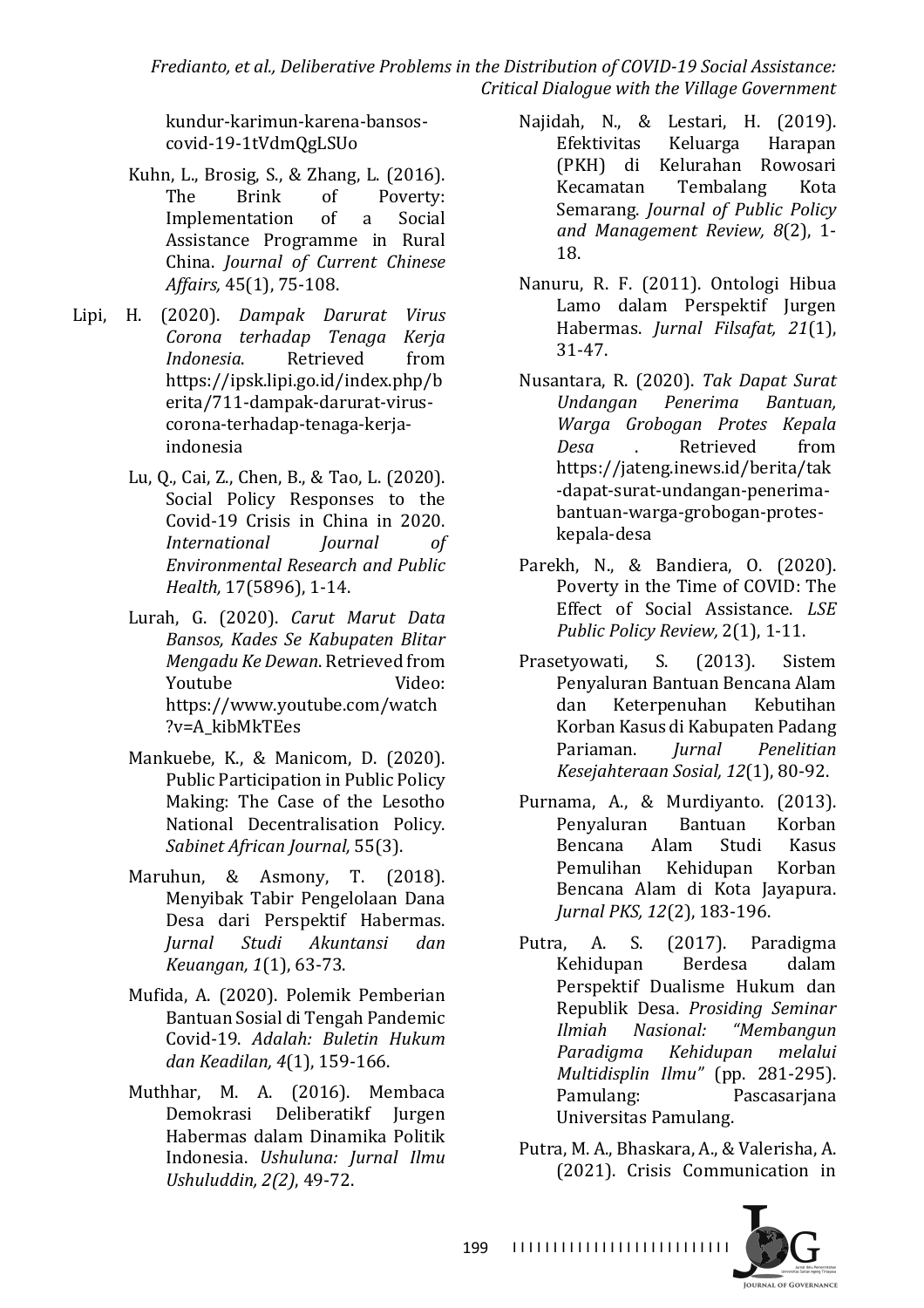the Time of Covid-19: The Significance of Grassroot Initiative in Democratic Countries (Case of Brazil, Indonesia, and the United States). *Journal of Indonesian Social Science and Humanities, 11*(1), 1-17.

- Putra, P. (2020). *Gara-gara Bantuan untuk Warga Terdampak Covid-19, Warga Segel Kantor Kades*. Retrieved from https://regional.kompas.com/read /2020/05/09/19555871/garagara-bantuan-untuk-wargaterdampak-covid-19-warga-segelkantor-kades
- Putri, E. A., Muchsin, S., & Hayat. (2021). Evaluasi Pelaksanaan Program Bantuan Sosial bagi Masyarakat. *Jurnal Inovasi Penelitian, 1*(12), 2851-2861.
- Rahmasyah, W., Qadri, R. A., Sakti, R., & Ikhsan, S. (2020). Pemetaan Permasalahan Penyaluran Bantuan Sosial untuk Penanganan Covid-19 di Indonesia. *Jurnal Pajak dan Keuangan Negara, 2*(1), 90-102.
- Santia, T. (2020). *Menteri Teten: Terdampak Corona, 23 Juta Pelaku UMKM* 
	- *Berhenti Beroperasi.* Retrieved from https://www.liputan6.com/bisnis /read/4258403/menteri-tetenterdampak-corona-23-juta-pelakuumkm-berhenti-beroperasi
		- Saputri, M. (2020). *Survei SMRC: 49% Warga Nilai Bansos COVID-19 Tak Tepat Sasaran*. Retrieved from https://tirto.id/survei-smrc-49 warga-nilai-bansos-covid-19-taktepat-sasaran-fr3n
		- Susantyo, B. (2020). Bantuan Sosial Tunai Kementerian Sosial bagi Keluarga Terdampak Covid-19. Jakarta: Puslitbangkesos Kementerian Sosial RI.
- Suseno, F. M. (2000). 12 Tokoh Etika Abad ke-20. Yogyakarta: Kanisius.
- Syaifullah. (2020). Protes Tak Dapat *Bansos, Belasan Ibu-ibu di Gembongdadi Geruduk Kantor Desa*. Retrieved from https://panturapost.com/protestak-dapat-bansos-belasan-ibu-ibudi-gembongdadi-geruduk-kantordesa/
- Unnikrishnan, V. (2016). How Well Targeted are Social Assistance Programs in India - A Case Study of Indira Gandhi Old Age National Pension Scheme. 12th Annual *Conference on Economic Growth and Development.* Delhi: Siecon.org.
- Wawo, R. (2020). Penyaluran BST Covid-*19 di Lewoleba Berujung Protes Warga, Data Penerima Carut Marut*. Retrieved from https://kupang.tribunnews.com/2 020/05/22/penyaluran-bst-covid-19-di-lewoleba-berujung-proteswarga-data-penerima-carut-marut
- Wijaya, F. (2020). *Model Demokrasi Deliberatif Jurgen Habermas dan Solusi Praktik Demokrasi Kita*. Retrieved from https://bogorkota.bawaslu.go.id/ model-demokrasi-deliberatifjurgen-habermas-dan-solusipraktik-demokrasi-kita-olehfirman-wijaya/
- Wijayanto. (2020). *Pembagian JPS Tak Merata, Warga Krikilan Demo Kantor Desa*. Retrieved from https://radarsurabaya.jawapos.co m/read/2020/06/09/198221/pe mbagian-jps-tak-merata-wargakrikilan-demo-kantor-desa
- Winarno, E. (2017). Kompleksitas Proses Kebijakan Sosial. *Media Informasi Penelitian Kesejahteraan*  Sosial, 41(3), 255-268.